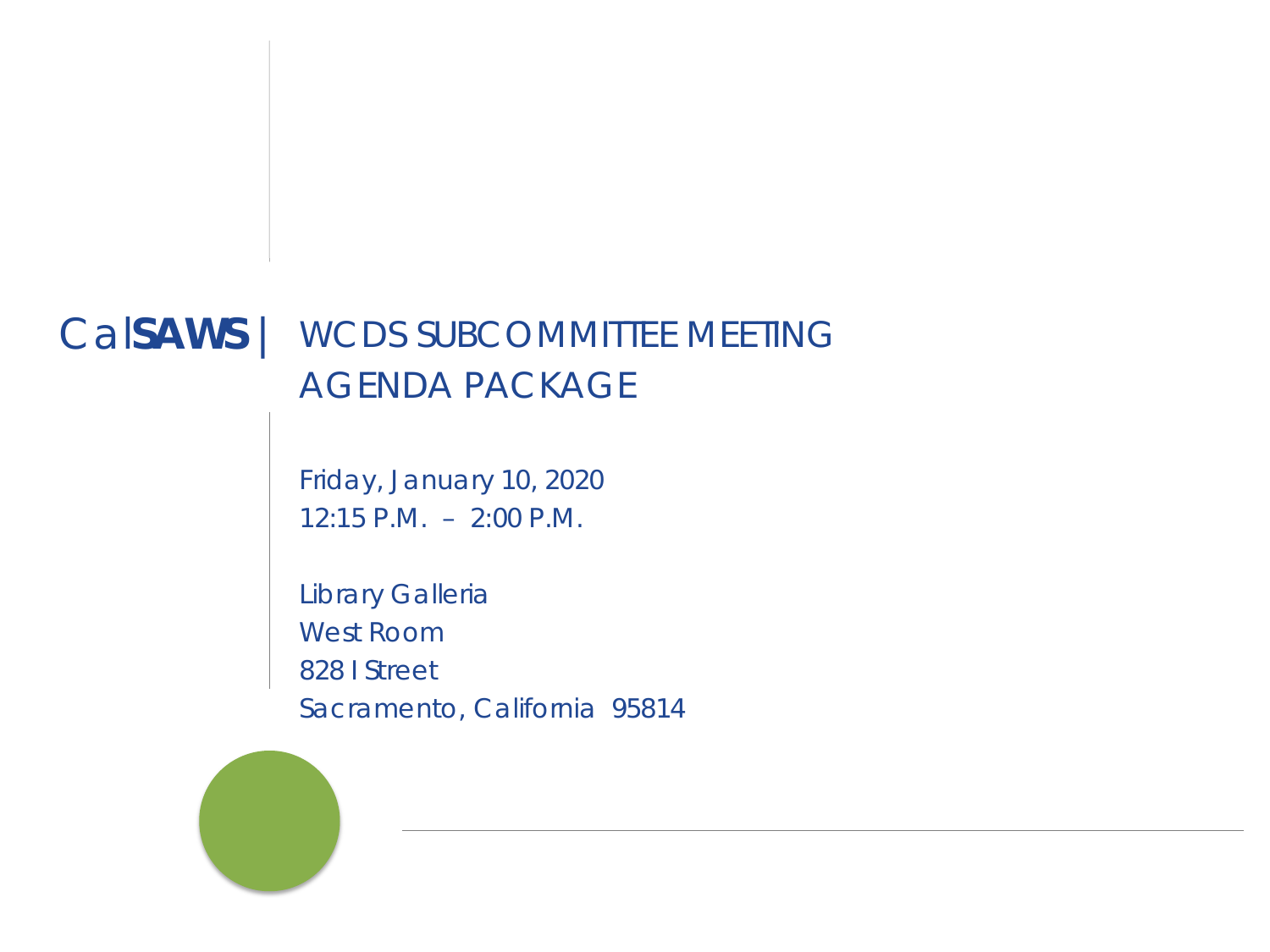### Agenda

- 1. Call Meeting to Order
- 2. Roll Call and Confirmation of Quorum
- 3. Public Opportunity to speak on items NOT on the Agenda. Public comments are limited to no more than three minutes per speaker, except that a speaker using a translator shall be allowed up to six minutes.

Note: The public may also speak on any Item ON the Agenda by waiting until that item is read, then requesting recognition from the Chair to speak.

*See supplemental document for full agenda.*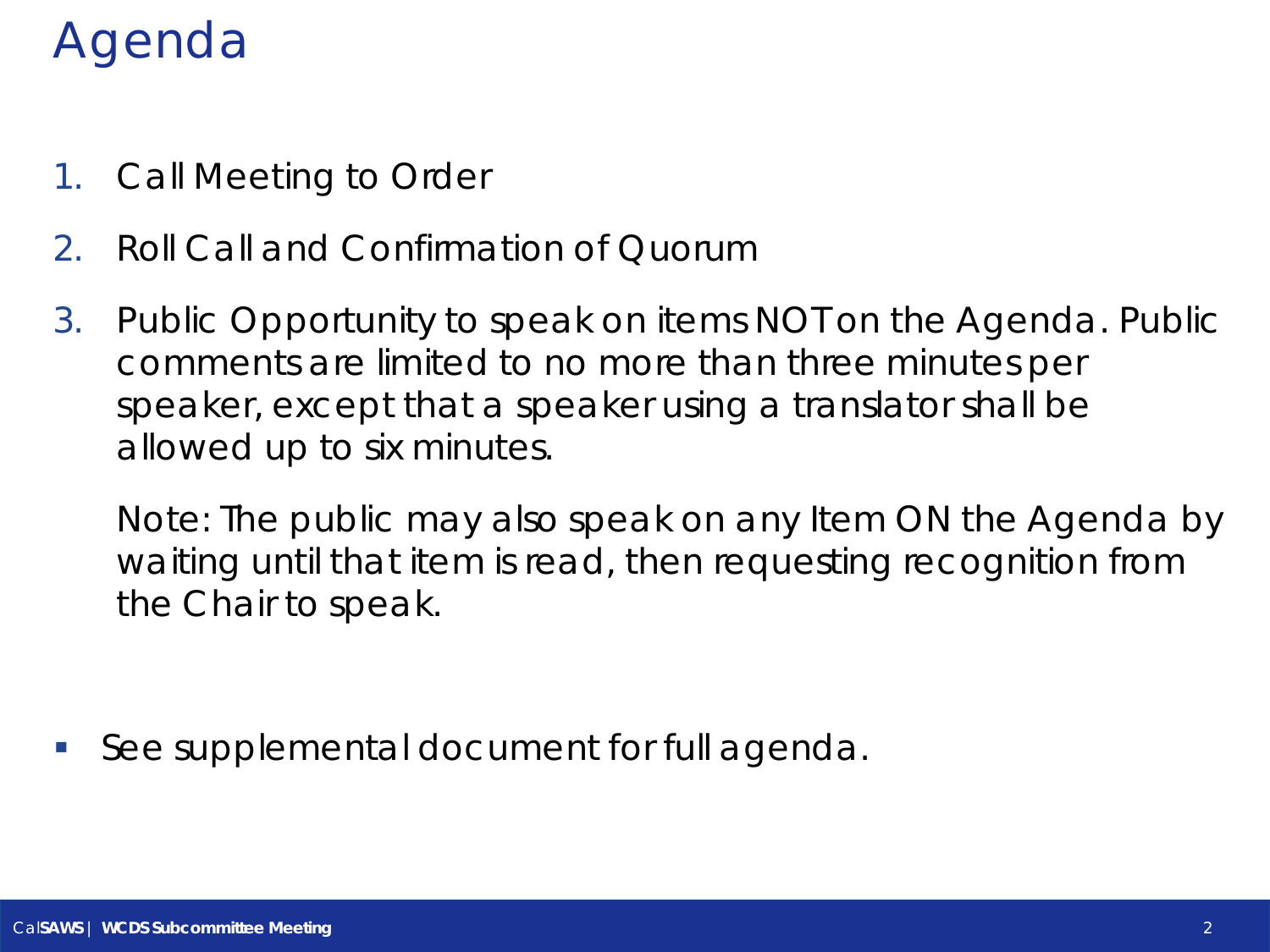### Action Items

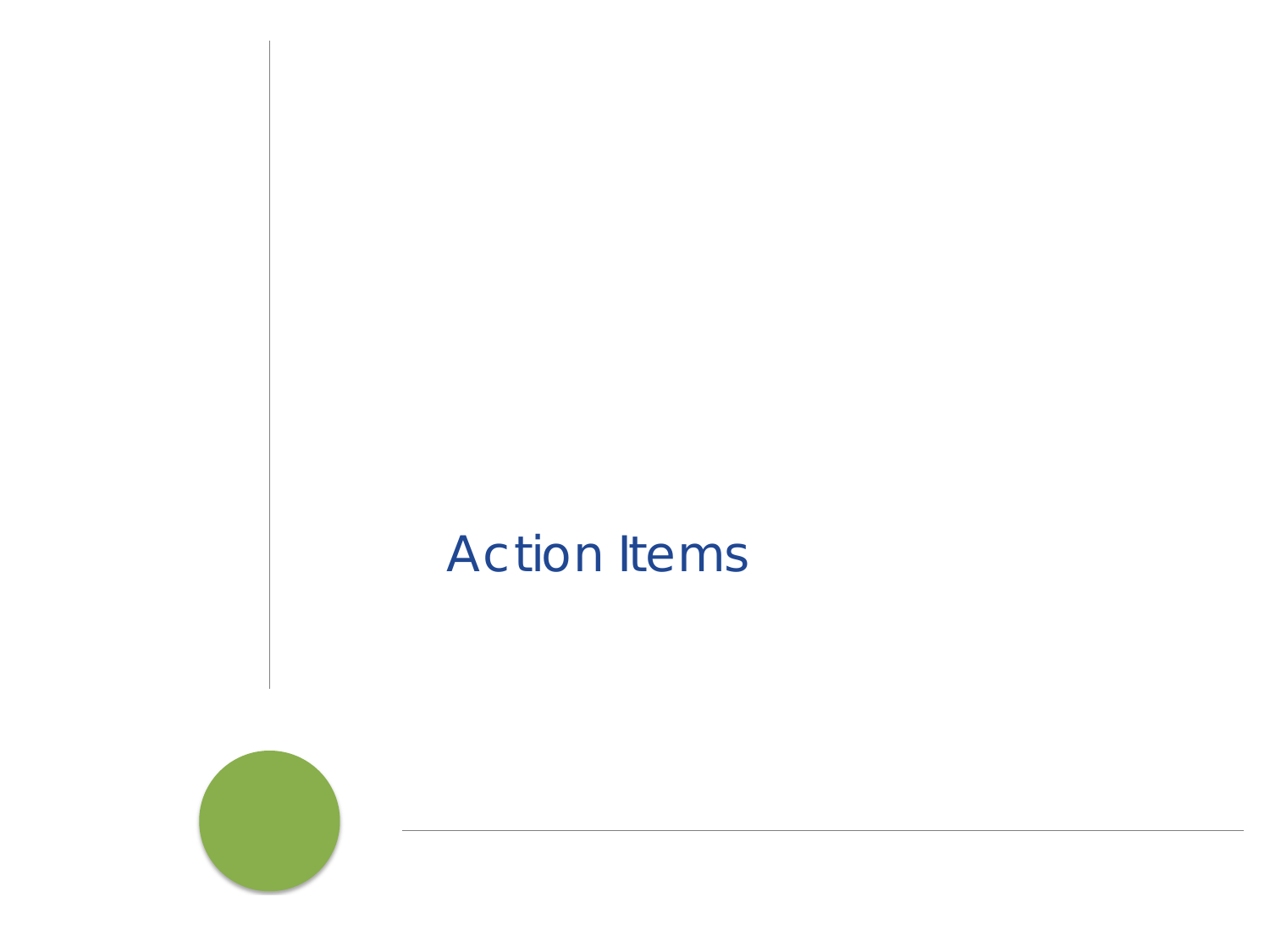### Action Items

- 4. Approval of the Minutes and review of Action Items from the November 13, 2019 WCDS Subcommittee meeting.
- 5. Approval of the CalSAWS WCDS Subcommittee **Charter**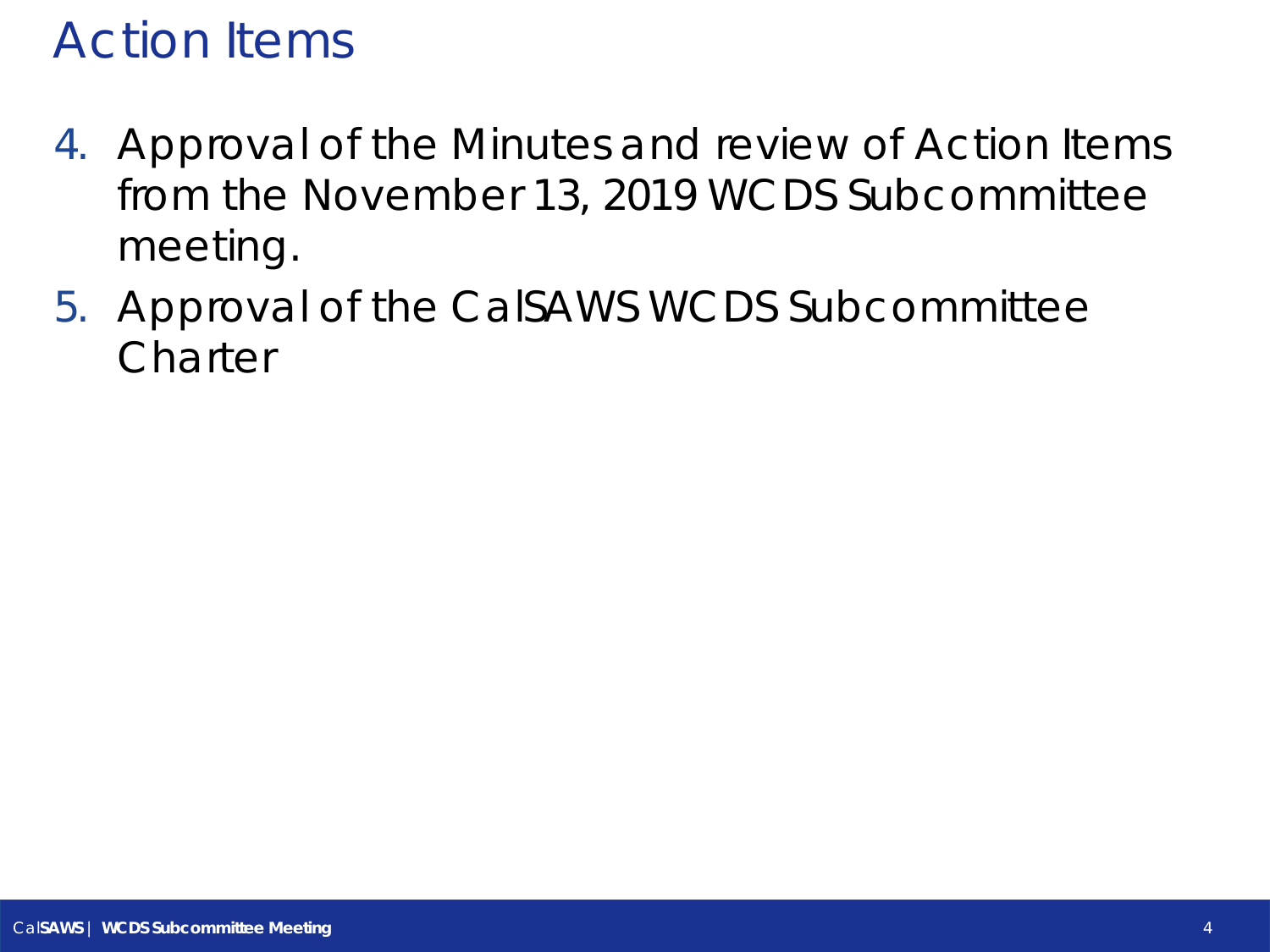### Discussion Items

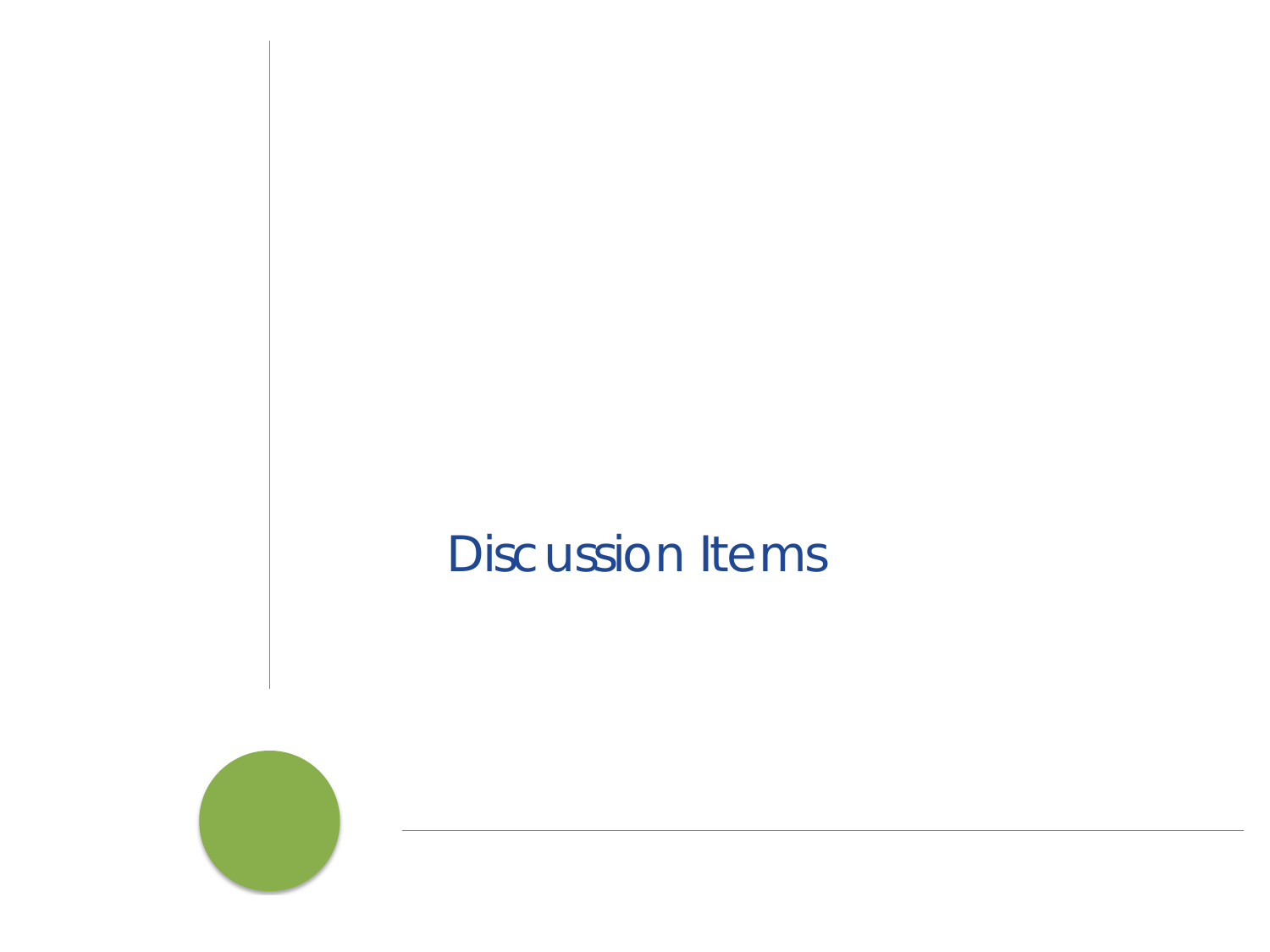6. CalSAWS Schedule Impact Resulting from Functional Design Session Outcomes

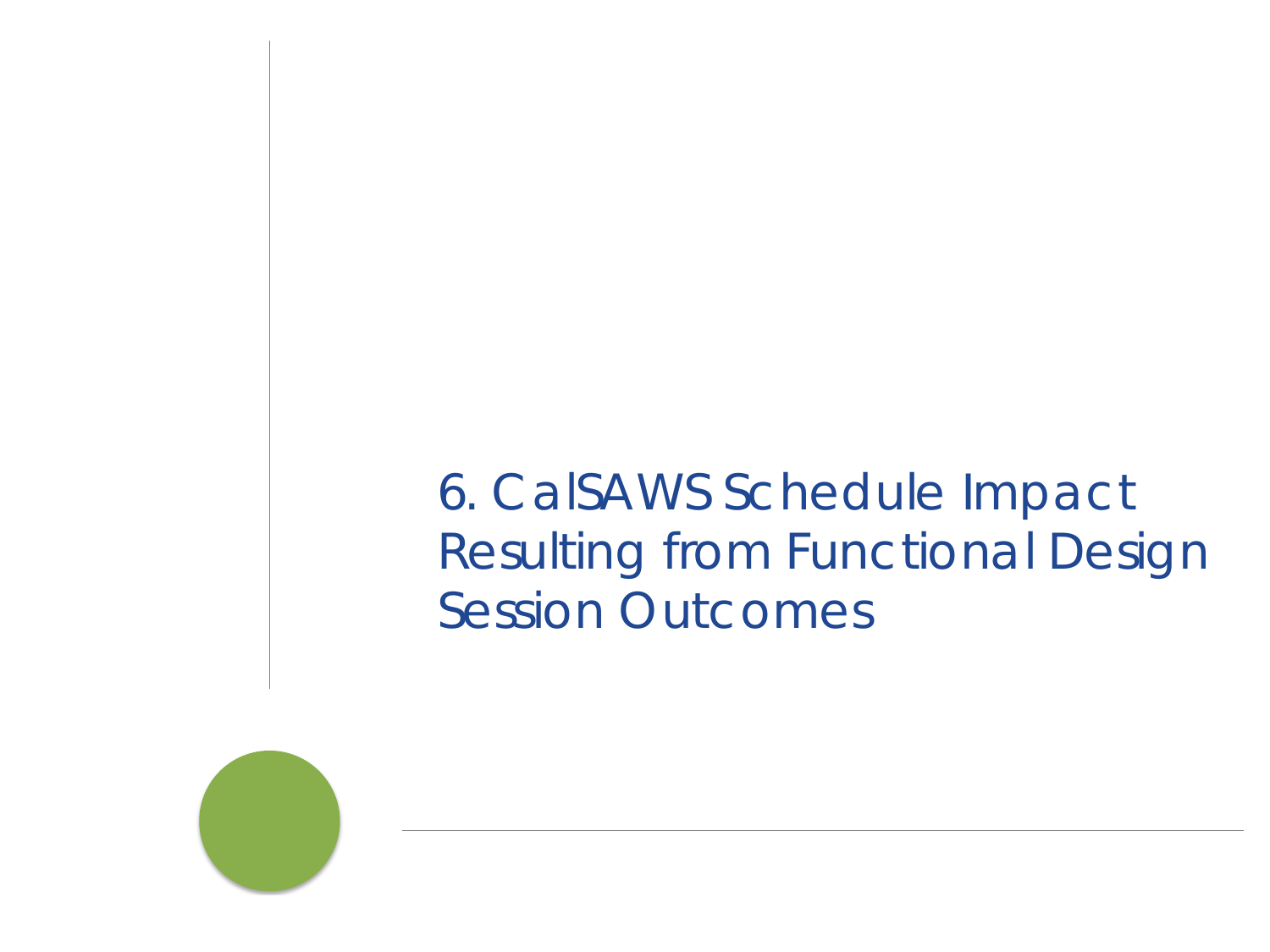### Agenda

- 1. Background
- 2. Overview
- 3. Revised Schedule
- 4. Functional Area Overview
- 5. Next Steps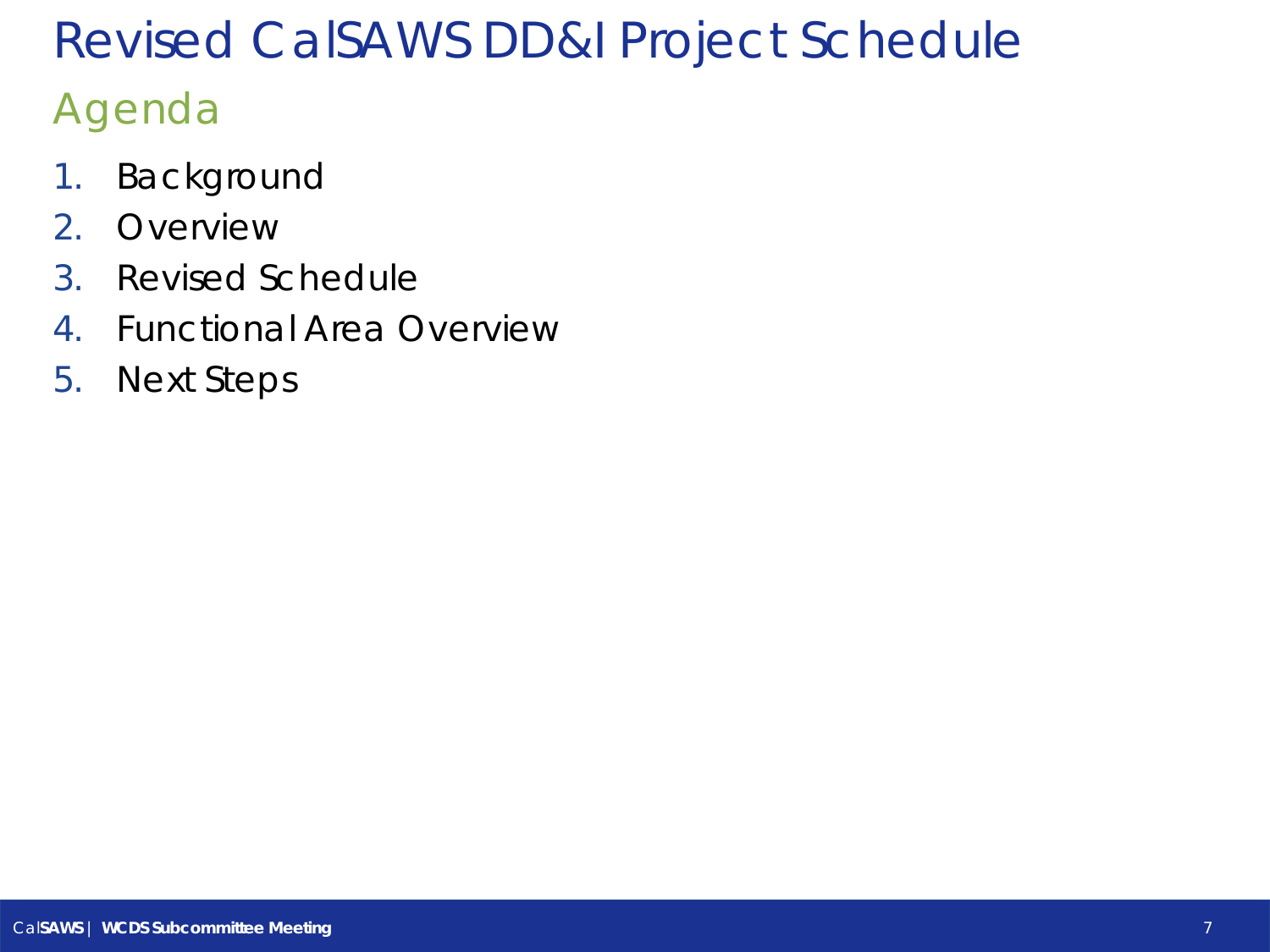### Revised CalSAWS DD&I Project Schedule Background

- As discussed at the September and November JPA and PSC meetings, the project team has been analyzing the outputs of the Functional Design Sessions and assessing options for integrating this new scope into the CalSAWS DD&I Project Schedule
- In addition, the project team identified a risk related to the impact of adding this additional scope to the existing project schedule. Specifically, the risk is associated with implementing a large volume of changes in a short timeframe to meet the current deadlines, and the resulting impact on LA County users, the downstream migration activities (conversion, training, change management) and the quality of future releases.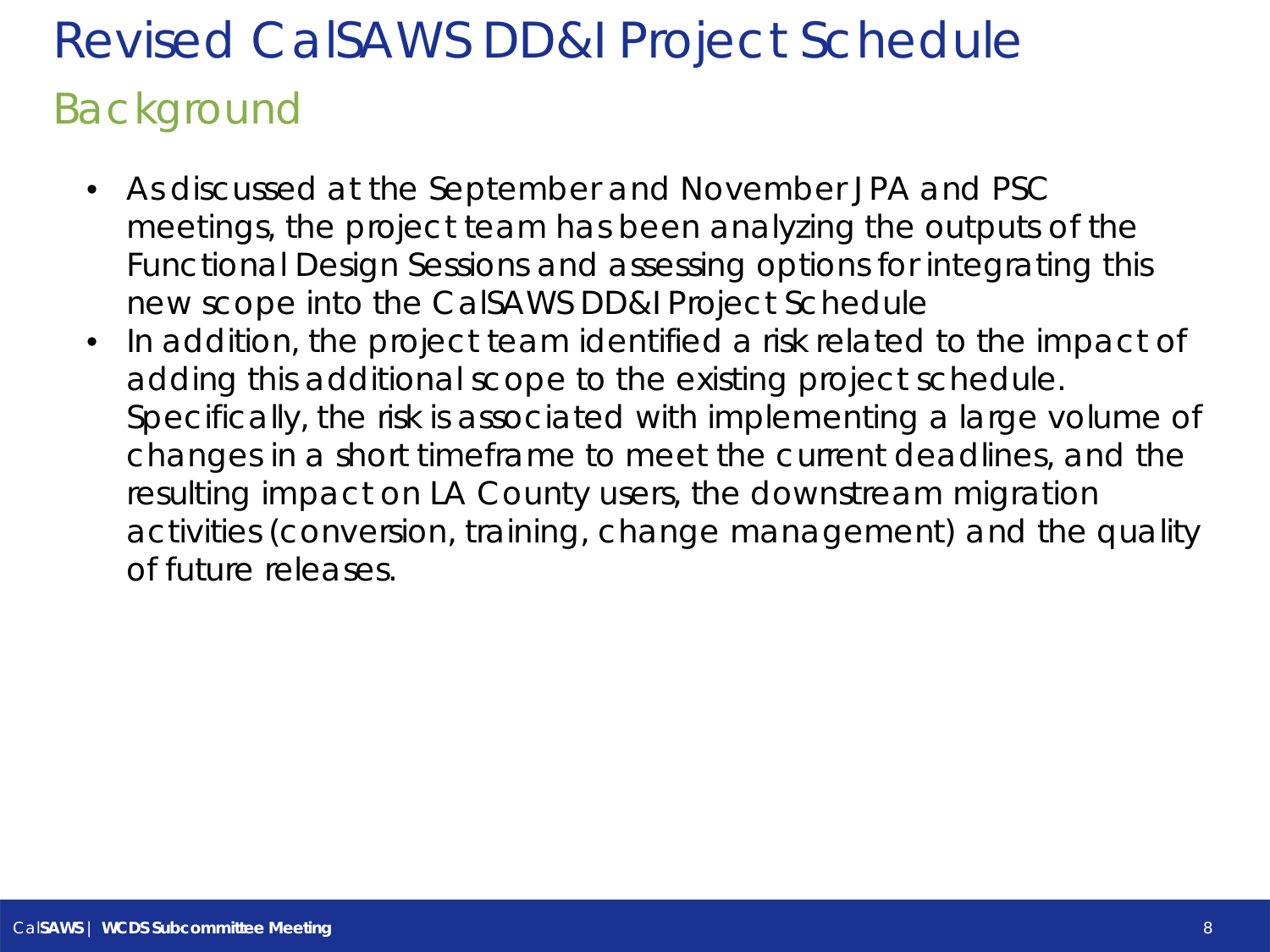### **Overview**

Develop a project schedule that:

- Allows the 39 C-IV Counties to cutover to CalSAWS in September 2021
- Provides CalSAWS functionality, including new requirements defined by the Functional Design Sessions, that meets the current business needs of the C-IV Counties
- Allows for the development and implementation of additional capabilities needed for the CalWIN Counties after C-IV counties golive
- Incrementally builds out the CalSAWS requirements for the 57 counties, minimizing any throw away code
- Completes CalWIN Counties rollout no later than December 2023

Assumptions:

- Imaging will begin work in January 2020 (pending JPA approval)
- All other work begins in March 2020 for the new scope required by the Functional Design Sessions and Foster Care
- No changes to the LRS Agreement end date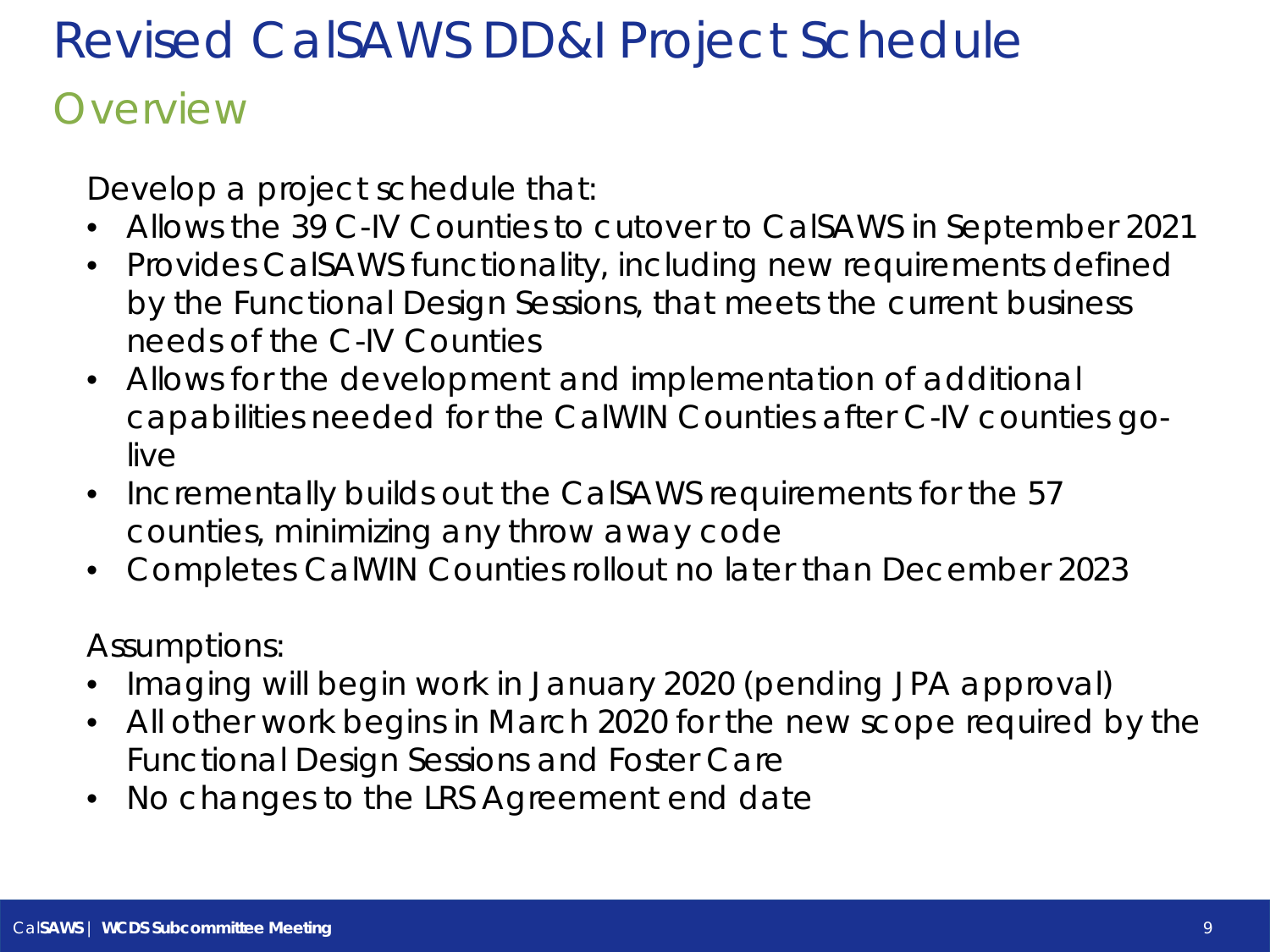### Revised CalSAWS DD&I Project Schedule Revised Schedule

The following slide highlights a revised project schedule that assumes:

- The 39 C-IV Counties cutover to CalSAWS in September 2021 (no change to this date)
	- There would be no functional release during this cutover month
	- There would be no technical release during the month after cutover
- A phased approach, where appropriate, for the outstanding Functional Design Session scope
	- Focus on implementing requirements needed by the C-IV Counties to align CalSAWS functionality with current C-IV functionality prior to cutover (referred to as "Phase 1")
	- Phase in other features/functions needed by the CalWIN counties that may also be used by C-IV counties and LA County in the future. These would be developed and implemented prior to CalWIN UAT (referred to as "Phase 2")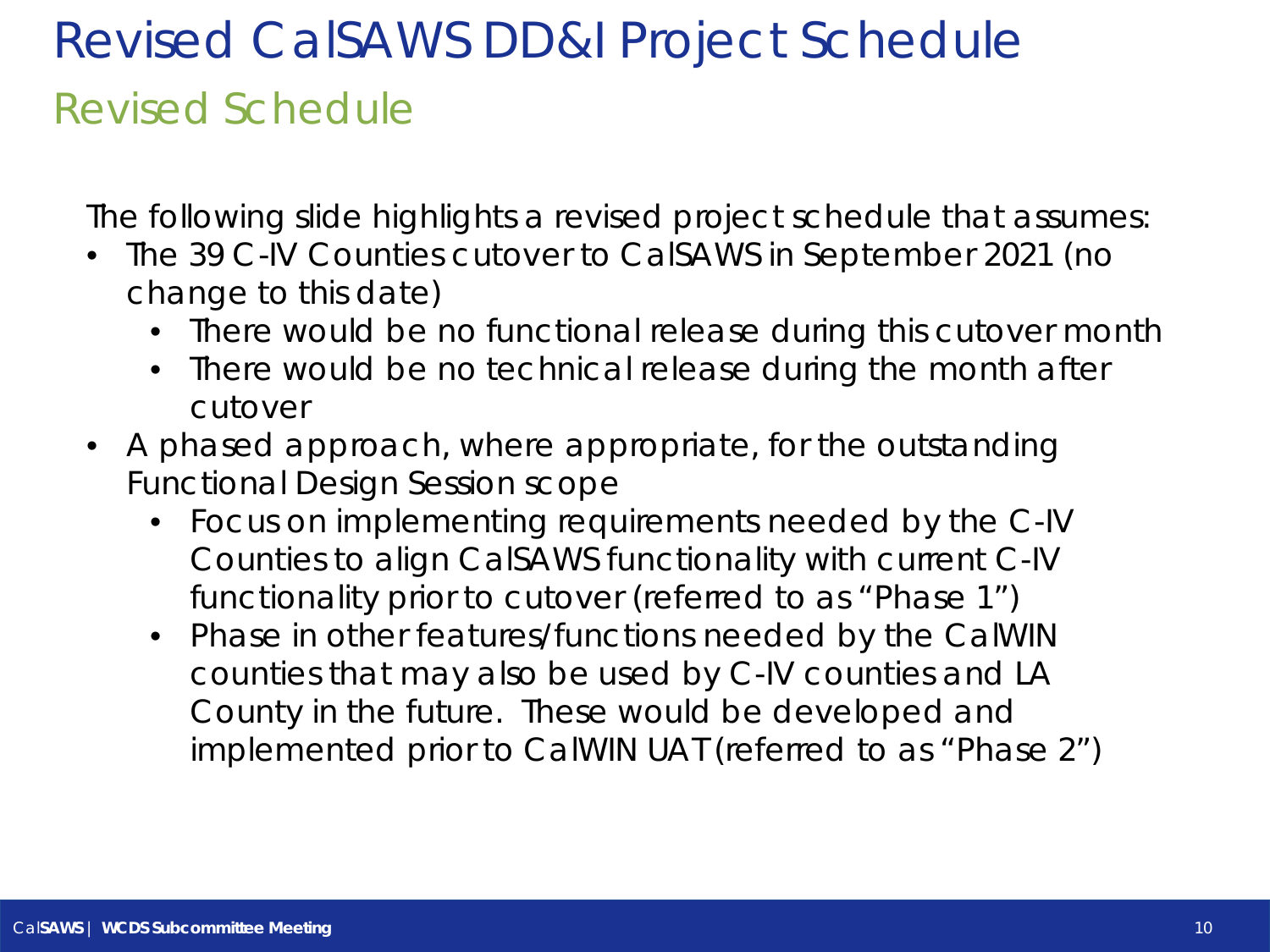## Revised CalSAWS DD&I Project Schedule Revised Schedule continued

Impacts to CalWIN Implementation Dates:

- Shifts the first CalWIN wave from January 2022 to October 2022. All subsequent waves are adjusted accordingly
	- No changes to the number of CalWIN waves was contemplated or requested at this time
	- Adjustment to the timing of the second wave to avoid a cutover in a holiday month e.g. (November, December)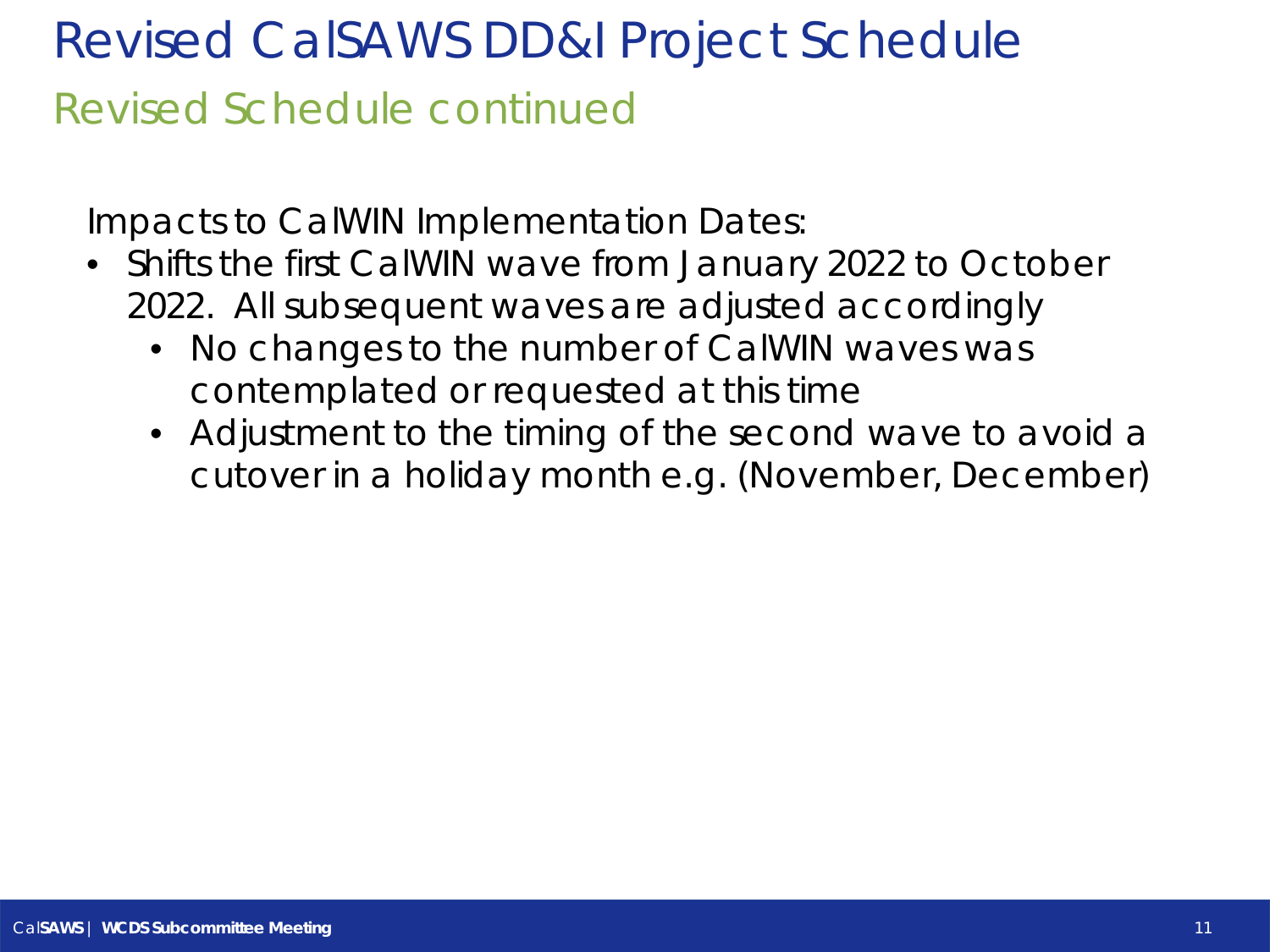

Cal**SAWS** | **WCDS Subcommittee Meeting** 12

**CalSAWS DD&I**

1) 58 County Portal Solution; 2) 58 County Contact Center Solution; 3) Print Center Procurement; 4) Foster Care CARES Integration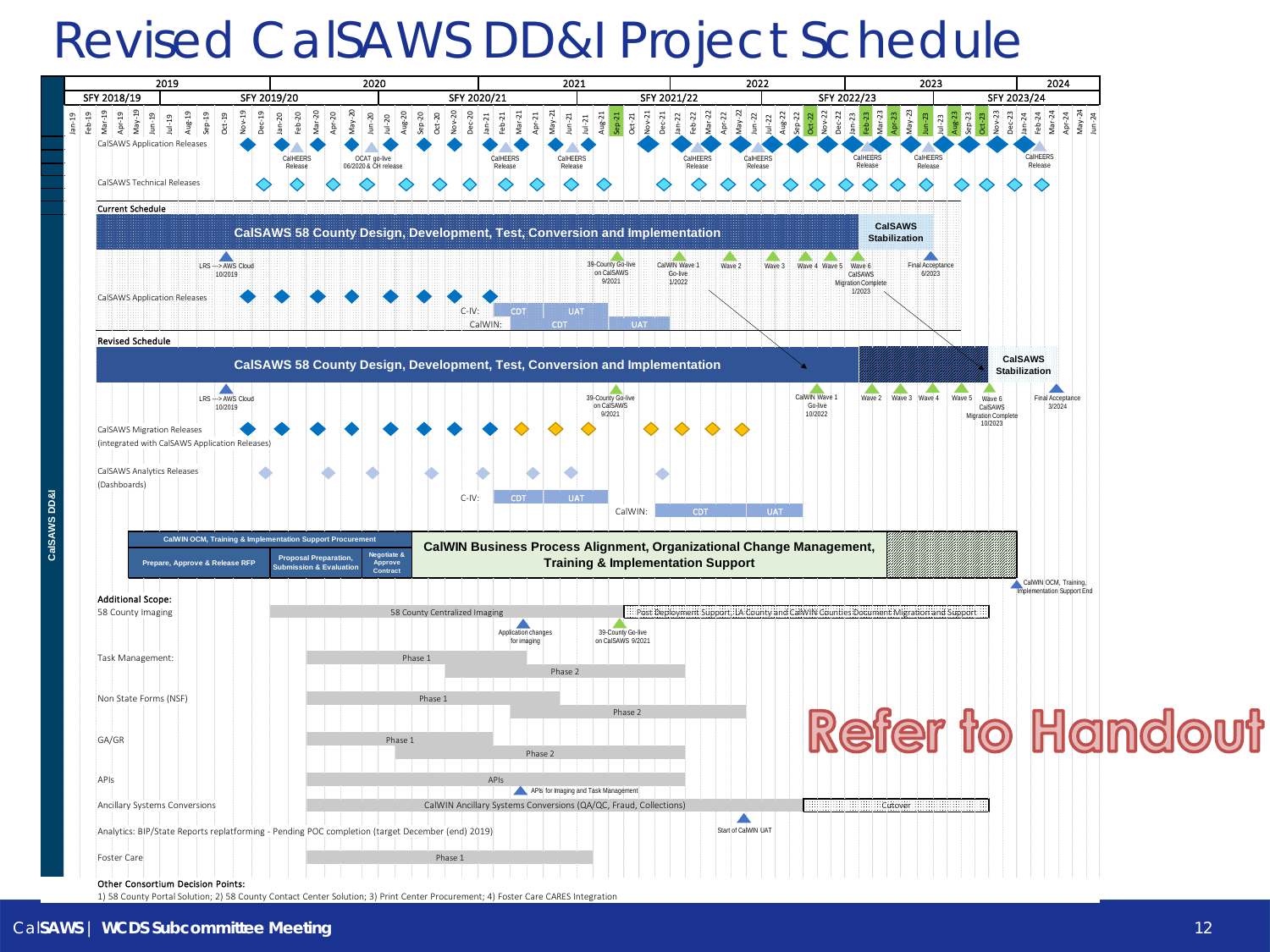### Revised CalSAWS DD&I Project Schedule Functional Area Overview

The following slides will provide additional details for:

- 58 County Imaging
- Task Management
- Non-State Forms
- GA/GR
- APIs
- Ancillary Systems Conversions
- Analytics: BIP/State Report Replatforming
- Foster Care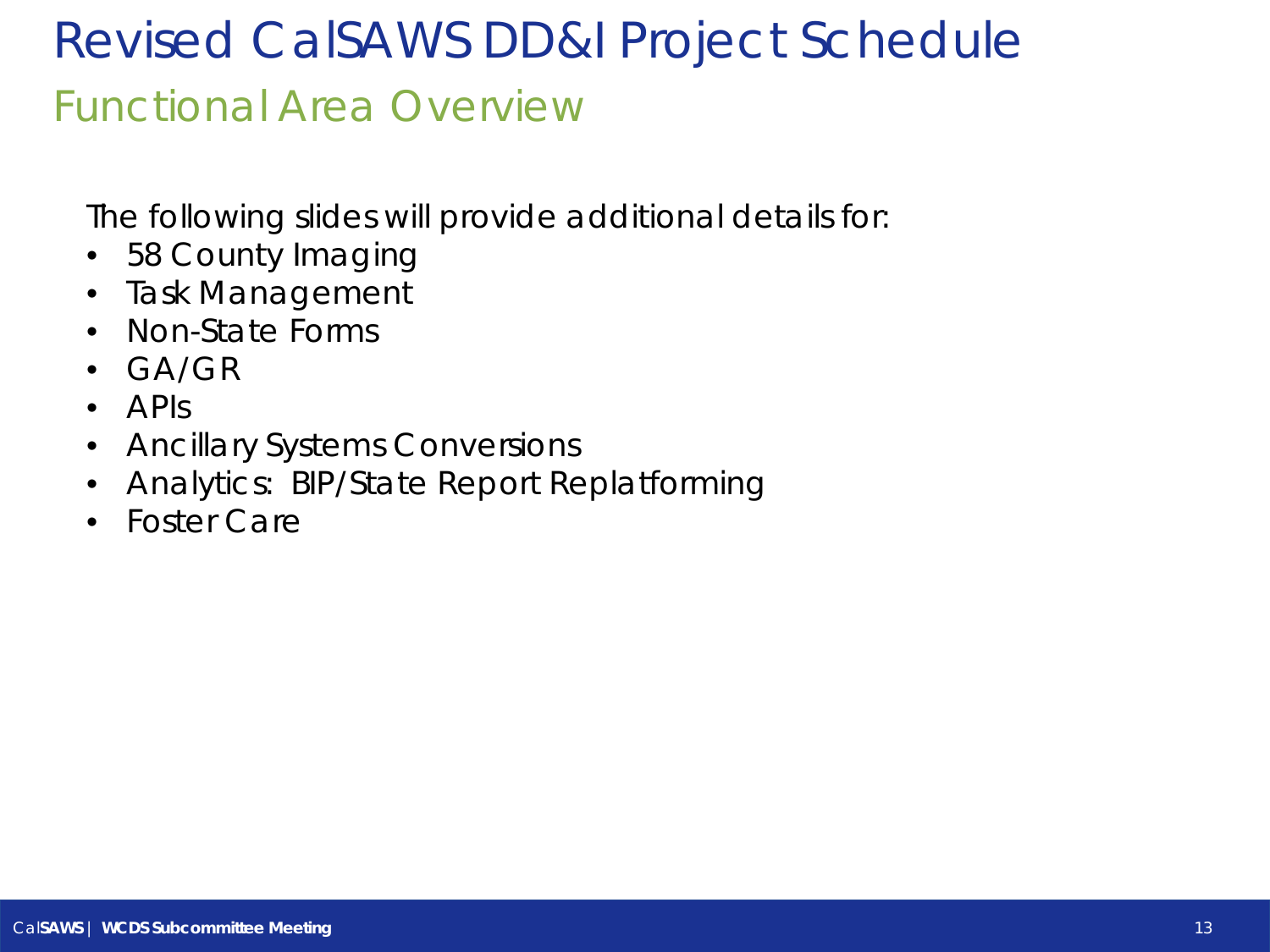### Revised CalSAWS DD&I Project Schedule Functional Area Overview: Requirements Summary

| <b>Functional Design Session</b>    | <b>Total</b><br>Pre FDS | <b>Total Post</b><br><b>FDS</b> | <b>Estimated</b><br><b>Total Effort+</b> |
|-------------------------------------|-------------------------|---------------------------------|------------------------------------------|
| Imaging                             | 24                      | 42                              | 87,000                                   |
| <b>Task Management</b>              | 39                      | 32                              | 39,500                                   |
| Non State Forms                     | $\mathcal{P}$           | 114                             | 38,000                                   |
| $GA/GR++$                           | 11                      | 28                              | 77,700                                   |
| <b>APIS</b>                         | 3                       | 37                              | 15,800                                   |
| <b>Ancillary Systems Conversion</b> | 4                       | 50                              | 37,000                                   |
| <b>Total New Requirements*</b>      | 83                      | 303                             | 295,000                                  |

• The 303 FDS requirements are in addition to the existing ~600 requirements + Estimate is under review. Estimate includes the design, build, test, training, tech, and conversion activities as appropriate ++ Final solution is still under review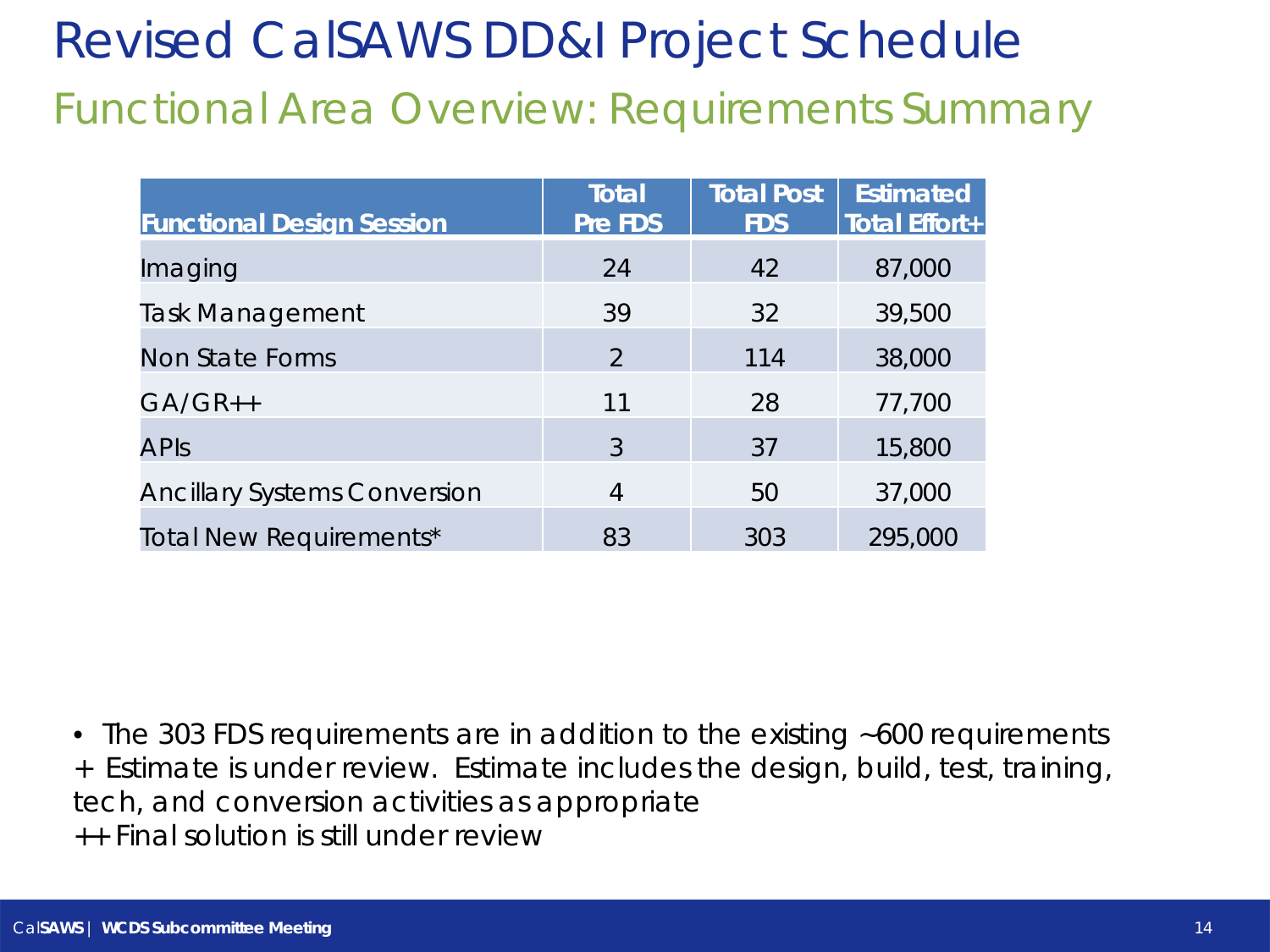### Revised CalSAWS DD&I Project Schedule Functional Area Overview: 58 County Imaging

| Category     | <b>Description</b>                                                                                                                                                                                            |
|--------------|---------------------------------------------------------------------------------------------------------------------------------------------------------------------------------------------------------------|
| Phase 1      | Deploy integrated imaging solution to the<br>39 C-IV Counties at go-live<br>LA County continues to use EDMS<br>interface (already integrated with<br>CalSAWS)                                                 |
| Phase 2      | Deploy the integrated imaging solution to<br>LA County prior to the CalWIN Wave 1<br>cutover<br>Deploy the integrated imaging solution to<br>each CalWIN County at their respective<br><b>CalSAWS Cutover</b> |
| Dependencies | Integration with task management and<br><b>APIS</b>                                                                                                                                                           |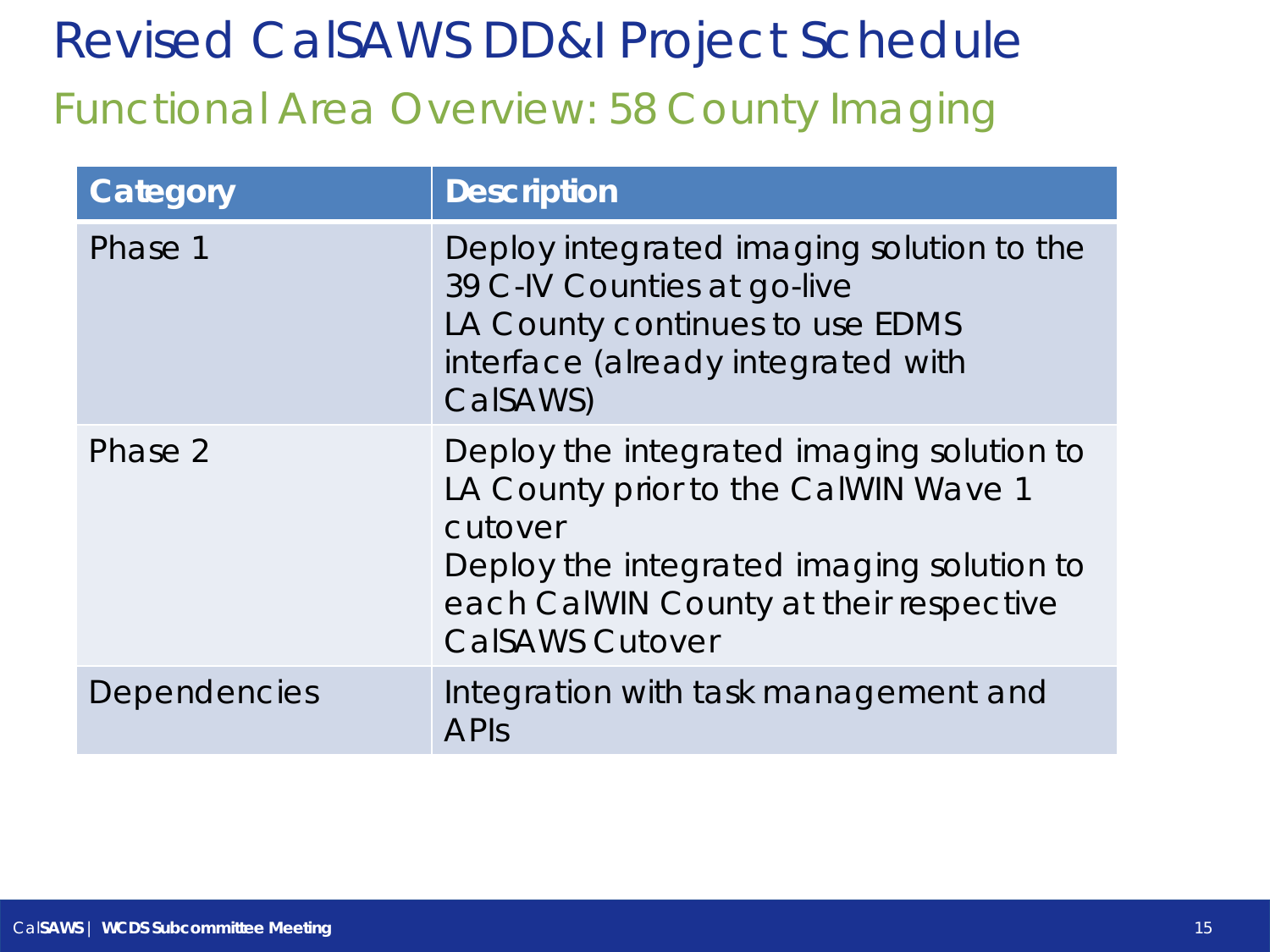### Revised CalSAWS DD&I Project Schedule Functional Area Overview: Task Management

| Category     | <b>Description</b>                                                                                                                                                                                                         |
|--------------|----------------------------------------------------------------------------------------------------------------------------------------------------------------------------------------------------------------------------|
| Phase 1      | Core CalSAWS requirements to create a<br>unified task management approach,<br>inclusive of C-IV tasks and automated<br>actions, along with integration with the 58<br>counties imaging solution (Releases 20.09-<br>21.03) |
| Phase 2      | Additional capabilities (needed for the<br>CalWIN counties and that will be available<br>for all counties) will be implemented post<br>C-IV cutover (Releases 21.05-22.01)                                                 |
| Dependencies | Integration with imaging.<br>Downstream impacts to both conversion<br>and training                                                                                                                                         |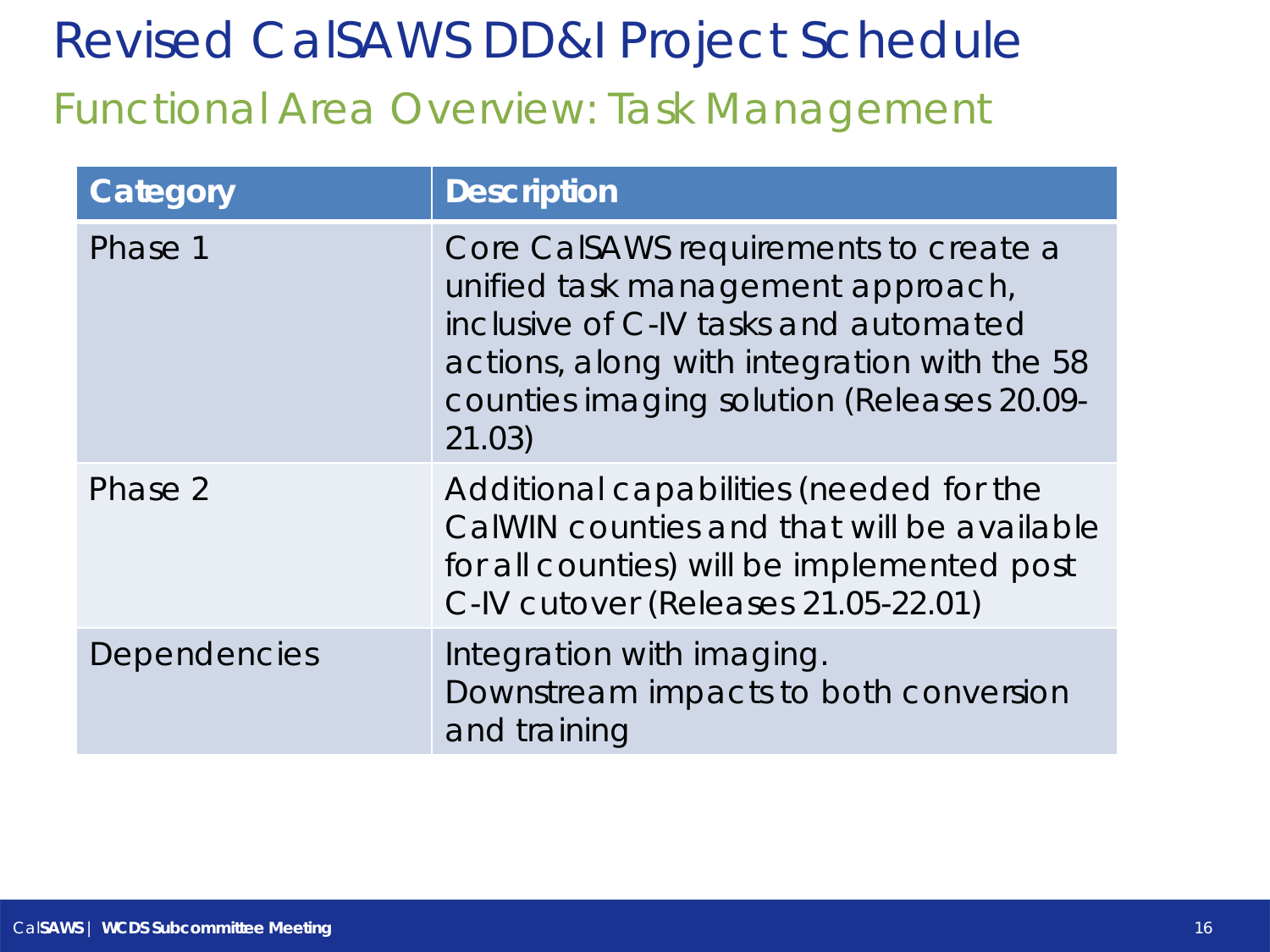### Revised CalSAWS DD&I Project Schedule Functional Area Overview: Non State Forms

| Category            | <b>Description</b>                                                                   |
|---------------------|--------------------------------------------------------------------------------------|
| Phase 1             | Non State Forms in English and Spanish<br>(Releases 20.11-21.05)                     |
| Phase 2             | Non State Forms in 13 threshold languages<br>(Releases 21.07-22.07)                  |
| <b>Dependencies</b> | An approved English version of a form is<br>required prior to obtaining translations |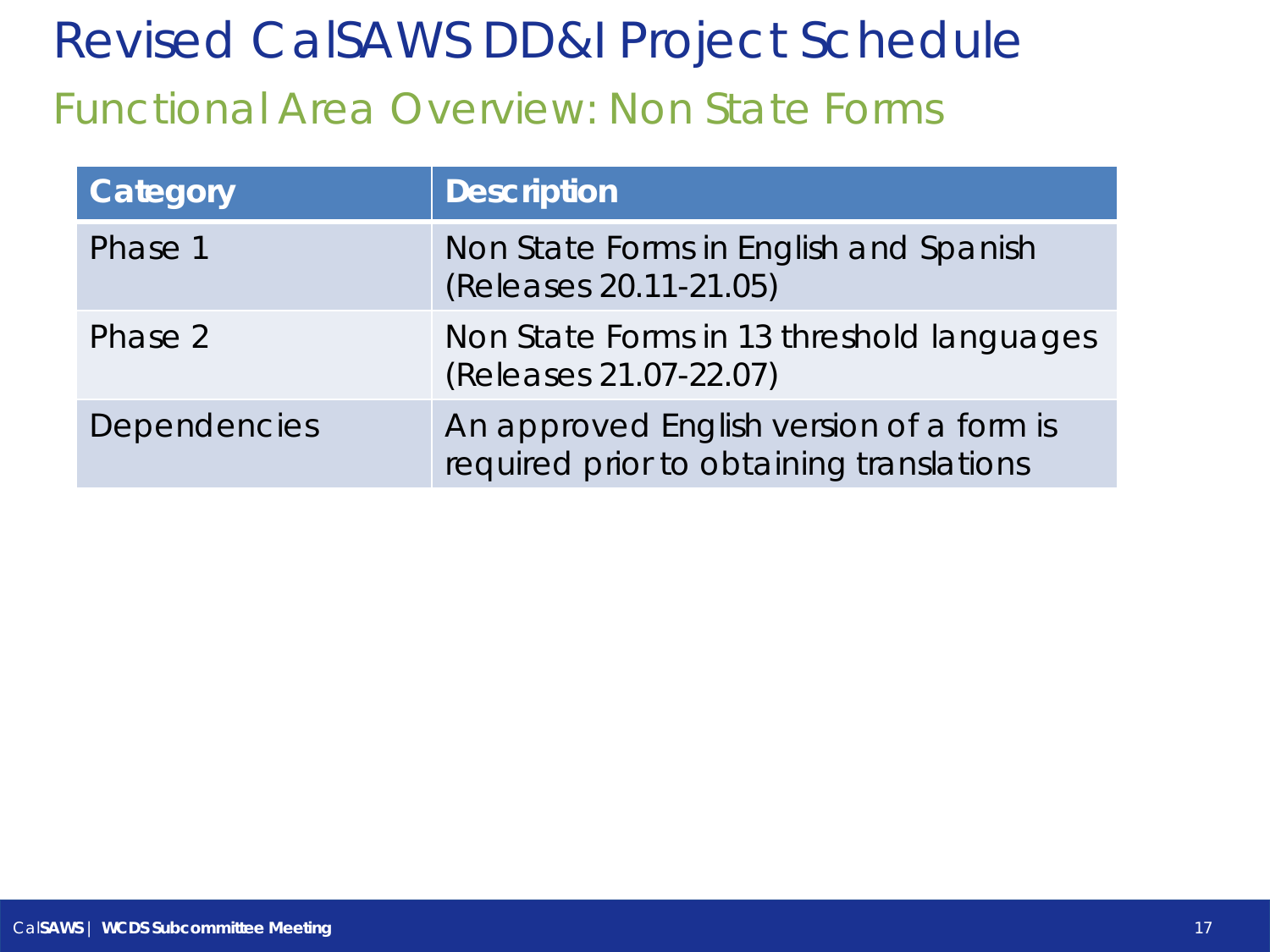### Revised CalSAWS DD&I Project Schedule Functional Area Overview: GA/GR

| Category     | <b>Description</b>                                                                                                                                      |
|--------------|---------------------------------------------------------------------------------------------------------------------------------------------------------|
| Phase 1      | Implement C-IV managed and non<br>managed solution<br>Generate the GA 237 for the 39 counties<br>Send GA transactions to MEDS (Releases<br>20.11-21.03) |
| Phase 2      | Implement CalWIN Counties rules and<br>integrate with GA Correspondence<br>service (Releases 21.05-22.01)                                               |
| Dependencies | Downstream impacts to both conversion<br>and training                                                                                                   |

• No changes to the LA County GA/GR program already integrated with the CalSAWS system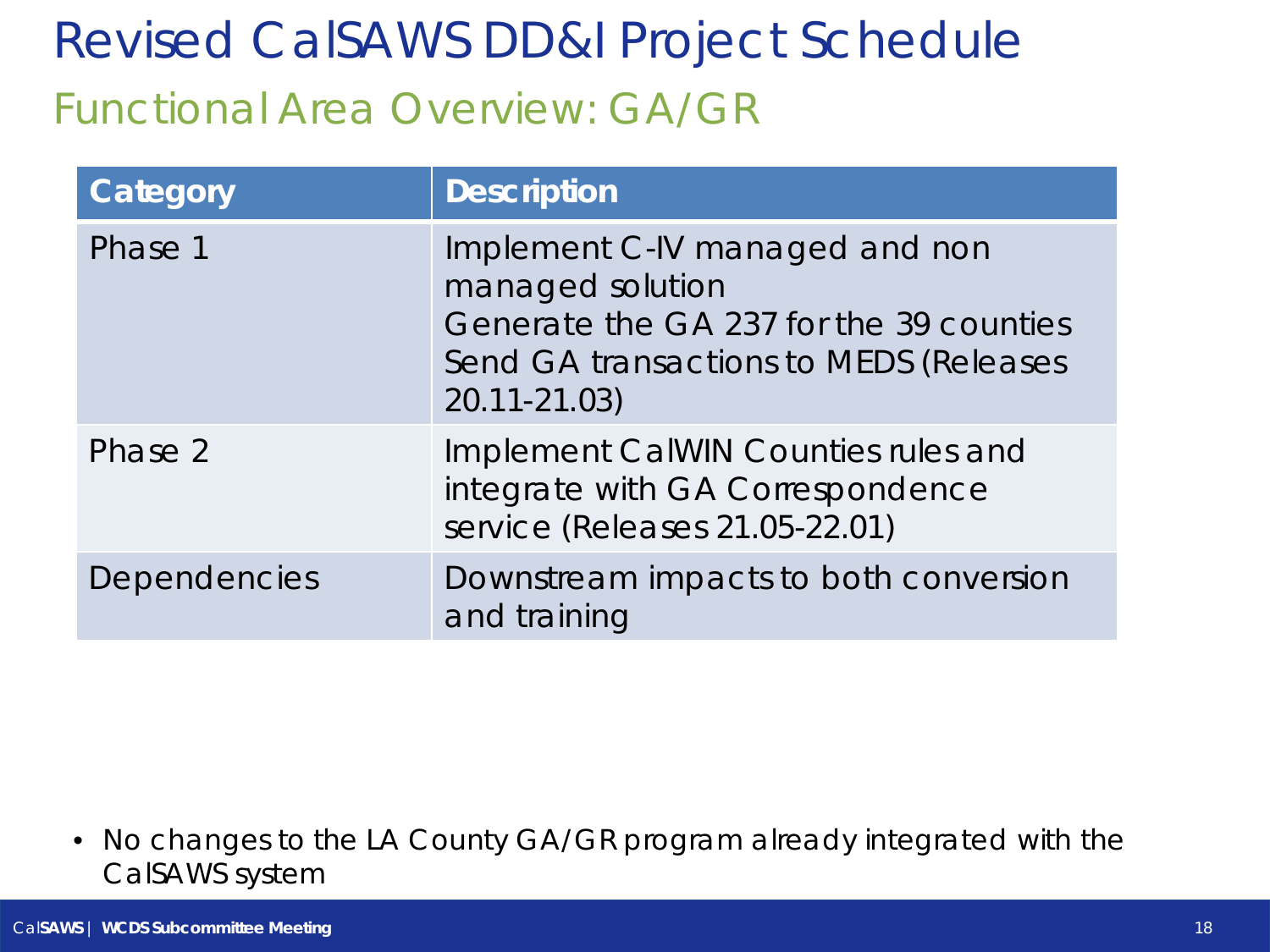### Revised CalSAWS DD&I Project Schedule Functional Area Overview: APIs

| Category            | <b>Description</b>                                                                    |
|---------------------|---------------------------------------------------------------------------------------|
| Phase 1             | Implement APIs related to task<br>management and imaging (Releases<br>$20.11 - 21.01$ |
| Phase 2             | All other APIs (Releases 21.03-22.01)                                                 |
| <b>Dependencies</b> | Integration with task management and<br>imaging                                       |

• Functional Design Sessions were targeted at the 18 CalWIN Counties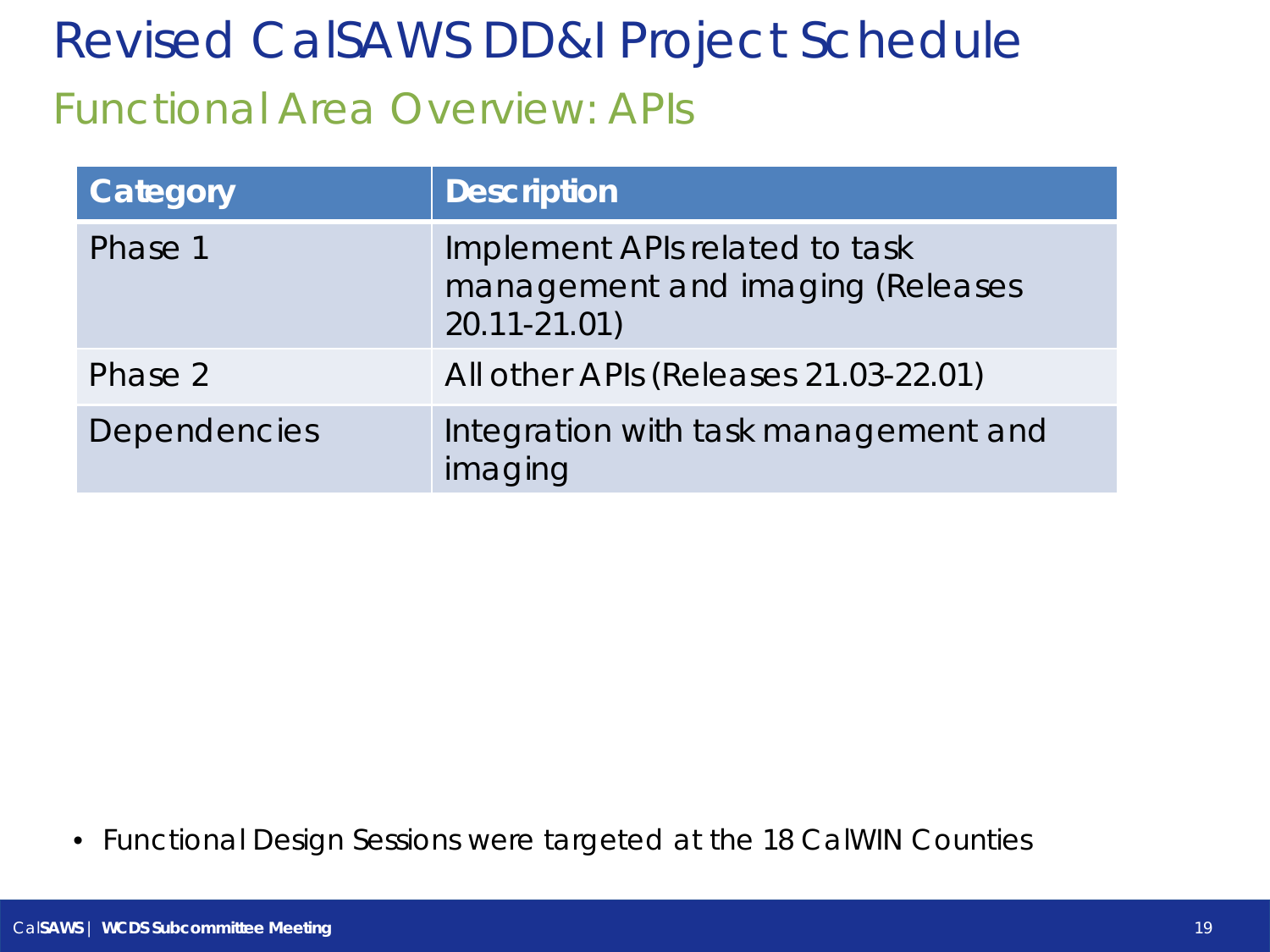Functional Area Overview: Ancillary Systems Conversion

| Category            | <b>Description</b>                                                                                                          |
|---------------------|-----------------------------------------------------------------------------------------------------------------------------|
| Phase 1             | N/A                                                                                                                         |
| Phase 2             | N/A                                                                                                                         |
| <b>Dependencies</b> | Extracts from source legacy systems by the<br>counties in accordance with the target<br>schema and conversion team schedule |

• Functional Design Sessions were targeted at the 18 CalWIN Counties for the following systems: Collections, Fraud, and QA/QC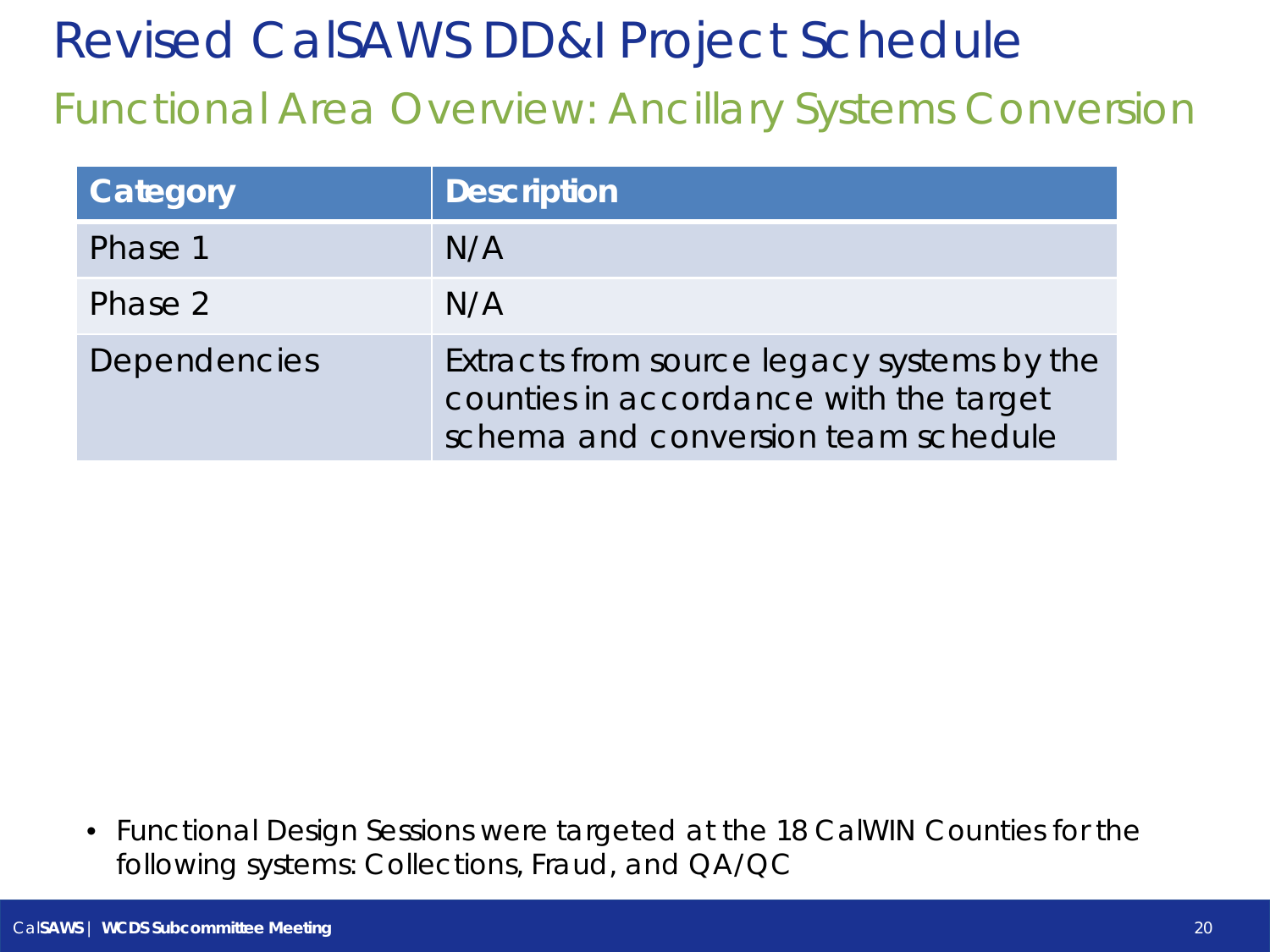Functional Area Overview :

Analytics – BIP/State reports replatforming

Pending results of POC in late December 2019

Replatforming of reports may be prioritized based on:

- Performance of the existing report with 40 county volumes
- Legacy system reports that currently do not exist in LRS and must be ported from C-IV counties
- Underlying application changes driving a reporting change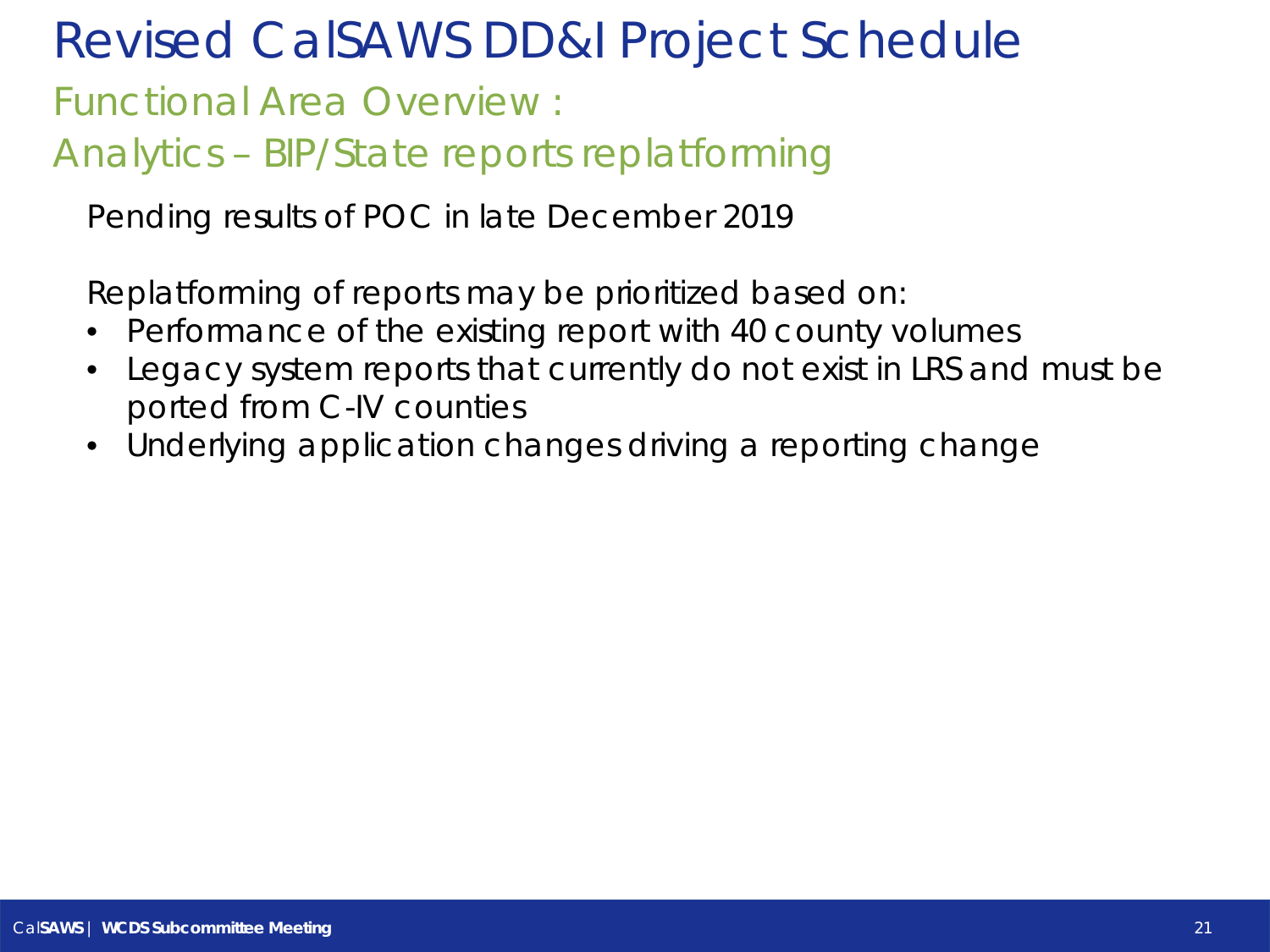Functional Area Overview: Foster Care

| Category            | <b>Description</b>                                                                                                                                                                                                                                                                |
|---------------------|-----------------------------------------------------------------------------------------------------------------------------------------------------------------------------------------------------------------------------------------------------------------------------------|
| Phase 1             | Update CalSAWS with additional data<br>collection elements, eligibility rules, NOAs,<br>State forms, reports, and fiscal processing<br>One way, inbound interface with CWS.<br>Replaces LA/LRS datamart with a direct<br>interface from CWS to CalSAWS (Still being<br>discussed) |
| Phase 2             | Integration with CWS-CARES System                                                                                                                                                                                                                                                 |
| <b>Dependencies</b> | Timing of the CWS-CARES System go-live.<br>Downstream impact on training                                                                                                                                                                                                          |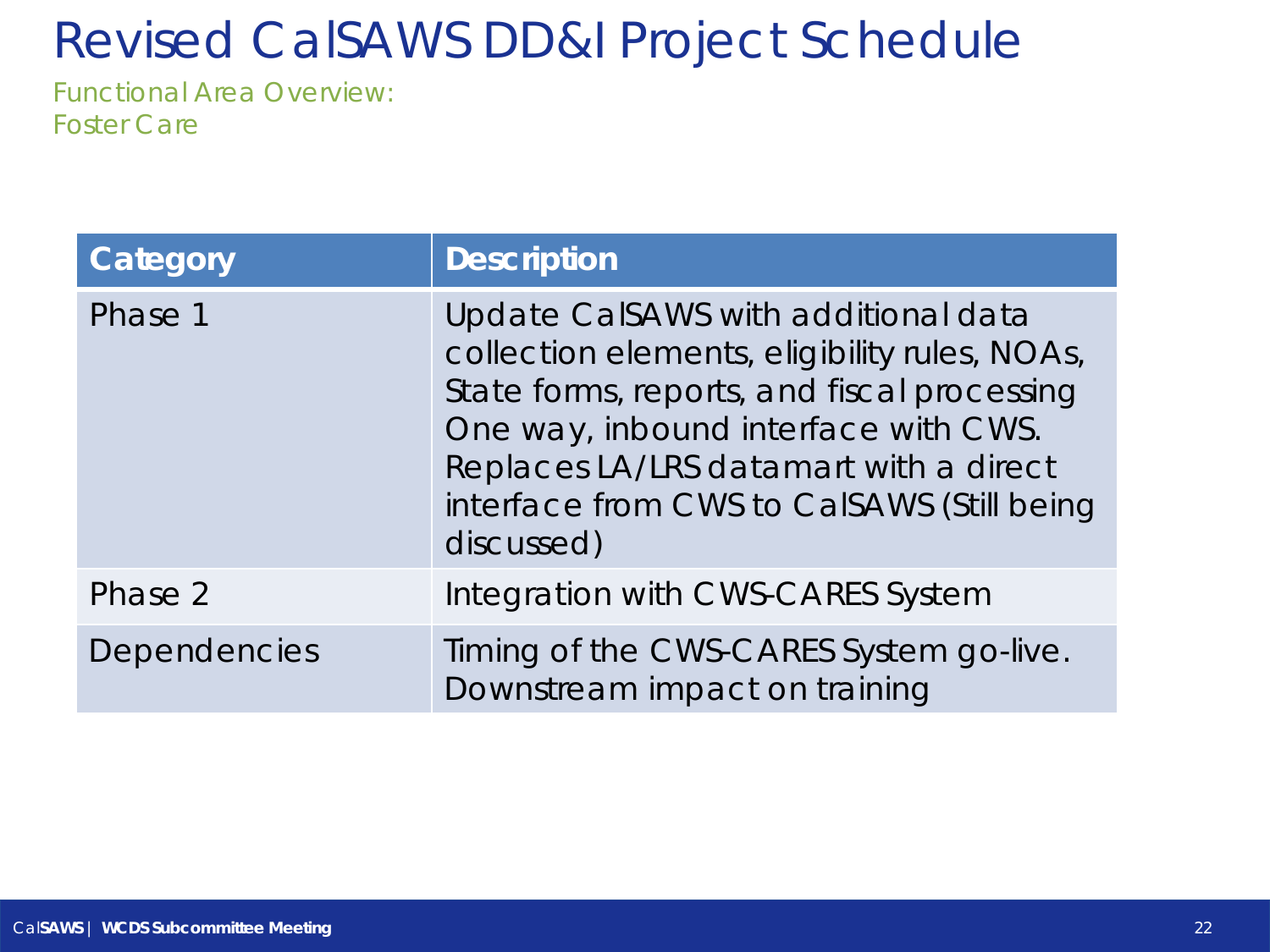### Other Consortium Decision Points

| <b>Decision</b>                             | <b>Description</b>                                                                                                                                                                                                                                                                                                  |
|---------------------------------------------|---------------------------------------------------------------------------------------------------------------------------------------------------------------------------------------------------------------------------------------------------------------------------------------------------------------------|
| 58-County Portal<br>Solution                | Procurement pending.<br>If the new 58 County portal is not available<br>by September 2021, C4Yourself would need<br>to be integrated with CalSAWS for the 39 C-<br><b>IV Counties.</b><br>YBN is already integrated with the CalSAWS<br>system.                                                                     |
| 58-County Contact<br><b>Center Solution</b> | Pending Consortium decision on the<br>solution.<br>If the new 58 County Contact Center<br>solution is not available by September 2021,<br>integrate the C-IV Counties AWS Connect<br><b>Contact Center solution with CalSAWS.</b><br>The LA County Contact Center is already<br>integrated with the CalSAWS system. |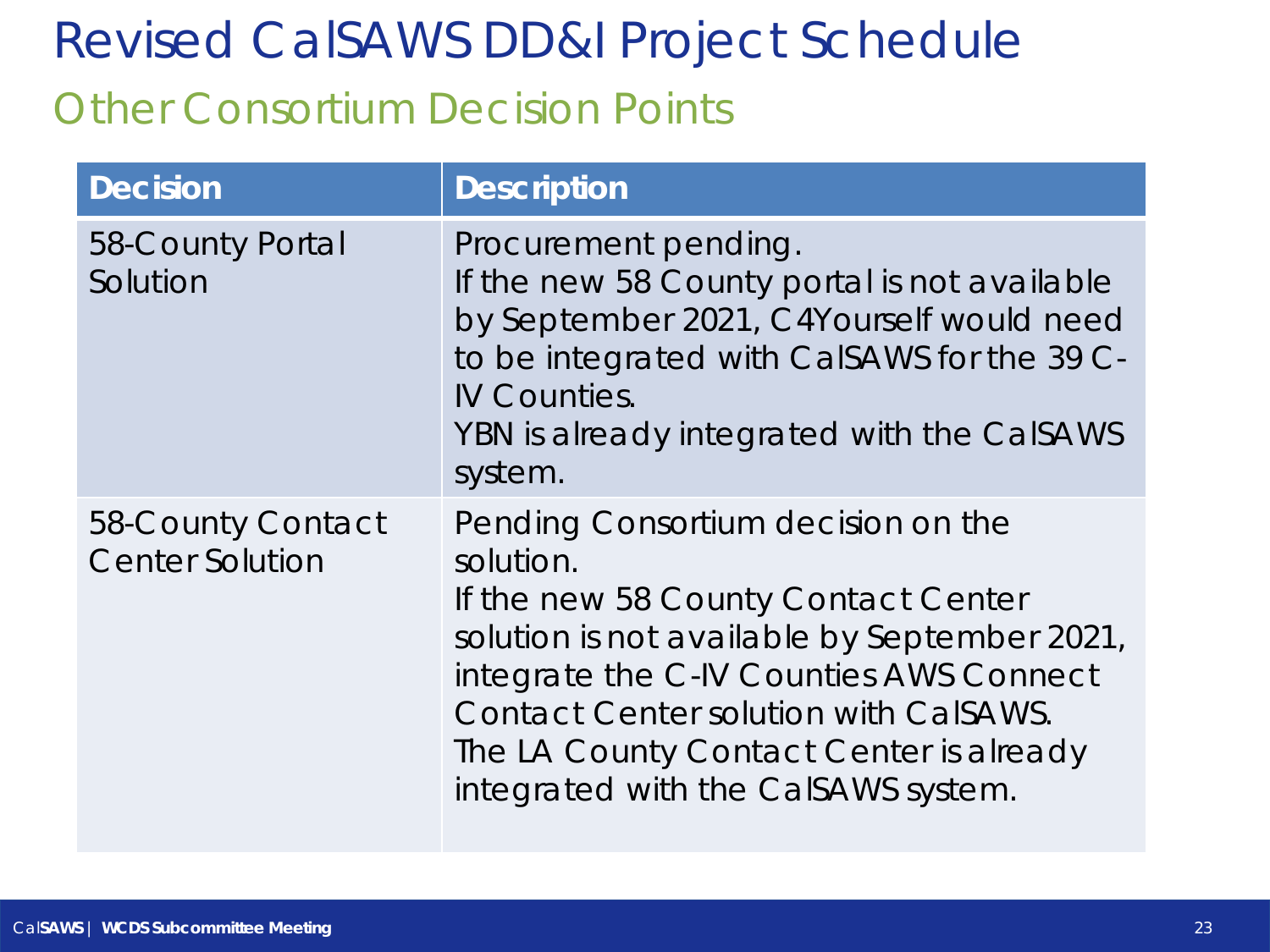### Other Consortium Decision Points

| <b>Decision</b>               | <b>Description</b>                                                                                                                                                                                                                                                                                                       |
|-------------------------------|--------------------------------------------------------------------------------------------------------------------------------------------------------------------------------------------------------------------------------------------------------------------------------------------------------------------------|
| <b>Central Print solution</b> | Procurement pending for central print<br>services for 56 of 58 counties.<br>If the central print solution is not<br>operational by September 2021, integrate<br>existing C-IV Central Print services with the<br>CalSAWS system<br>LA County Central Print Services are<br>already integrated with the CalSAWS<br>system |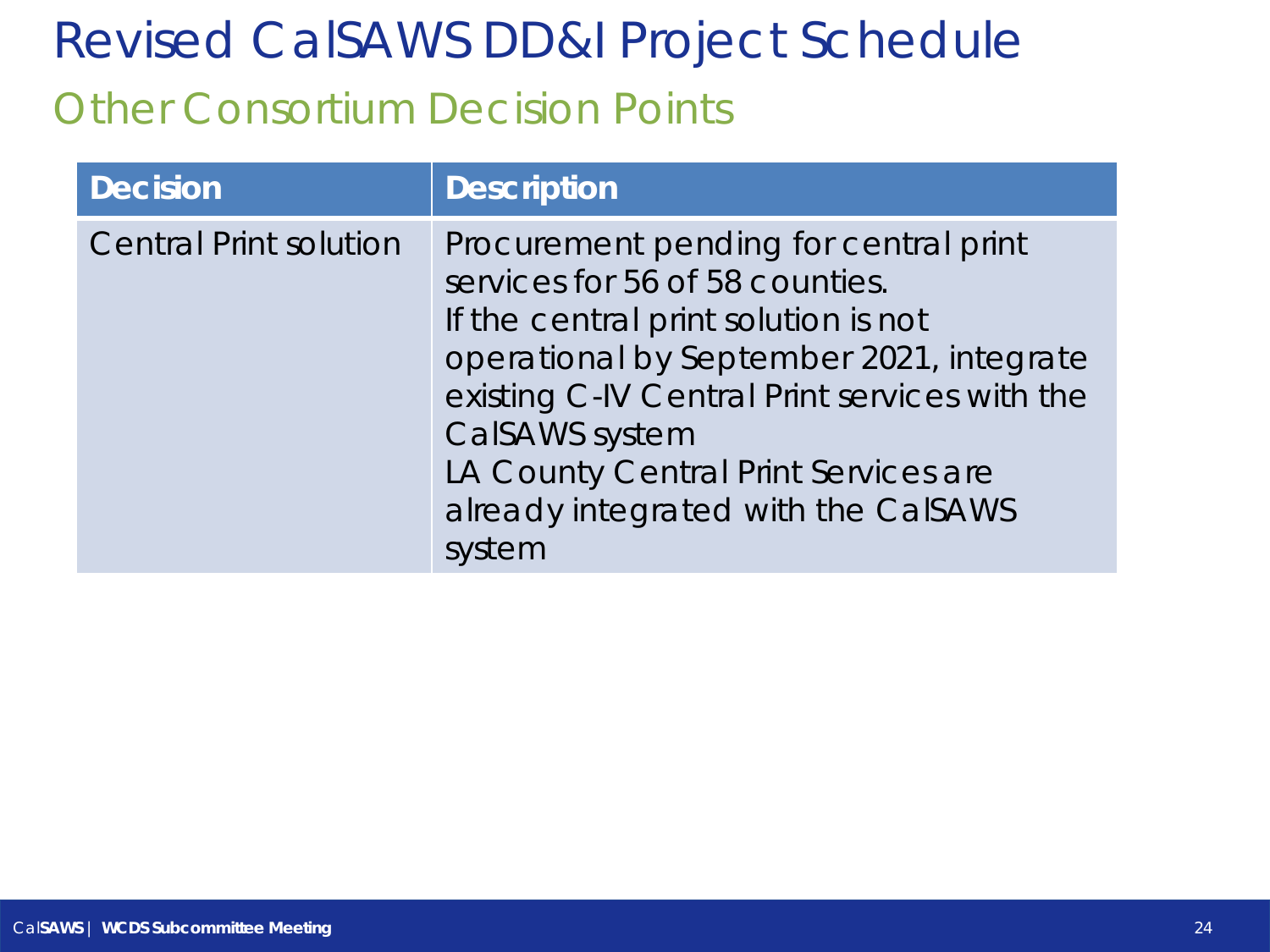# Revised CalSAWS DD&I Project Schedule Next Steps

- Review revised schedule with approval and funding entities (December 2019)
- Finalize amendment documentation and budget documentation (December 2019)
- Seek State and Federal approval of the Amendment for Functional Design Sessions and revised schedule (January/February 2020)
- Seek JPA Board approval for the Amendment (February/March 2020)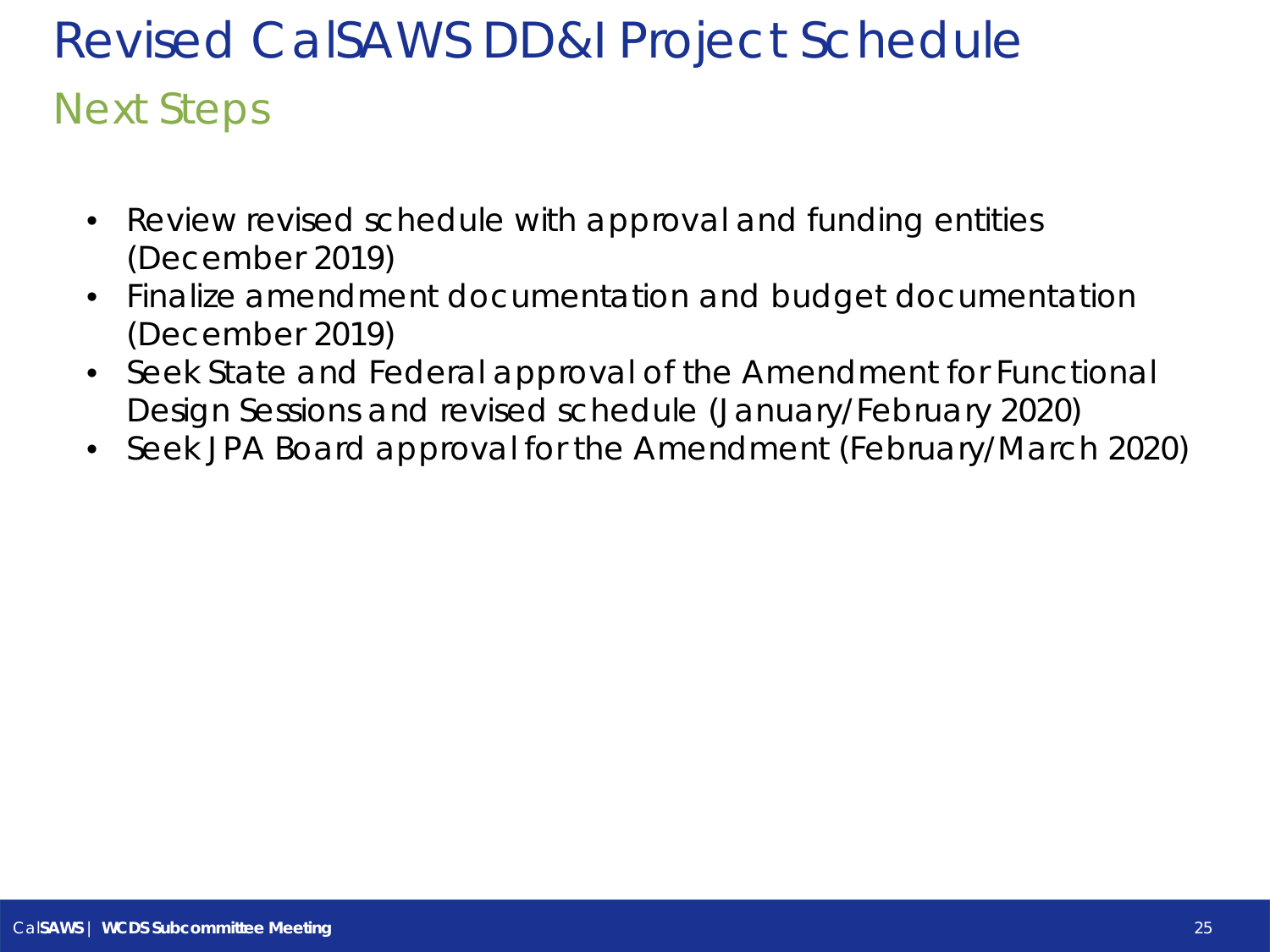### 7. CalSAWS Staffing Update

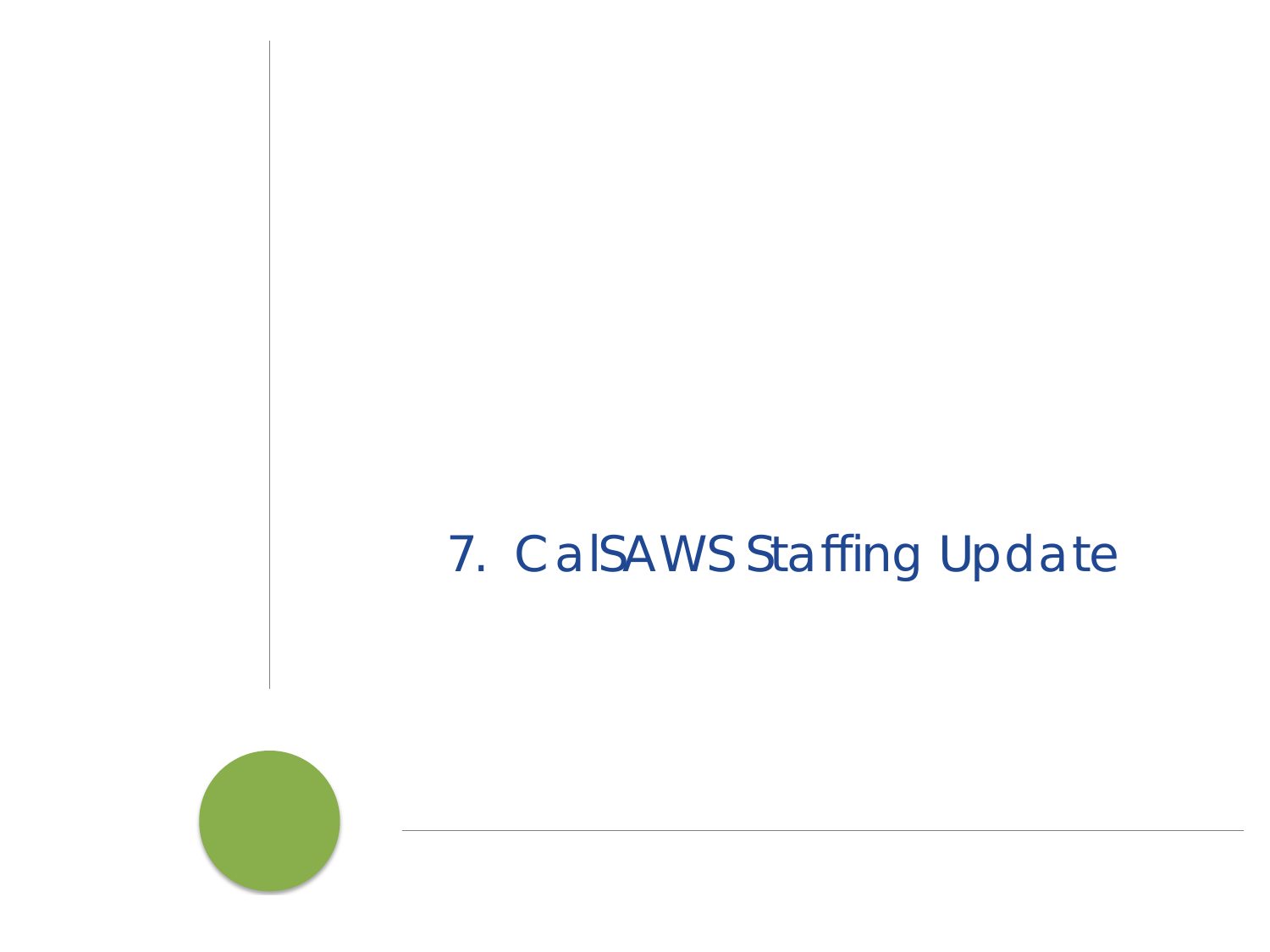### CalSAWS Staffing Update

#### CIT 0084-19 Recruitment of CalSAWS Project Staff Extended to Friday Dec. 20, 2019

- Project Management Office (PMO)
	- Fiscal/Contract Manager (1 long-term)
	- Fiscal/Contract Analyst (2 long-term)
	- PMO Analysts (2 long-term)
- **Common Services/PMO** 
	- Procurement Manager (1 long-term)
	- Procurement Analysts (2 long-term)
	- Procurement Analysts (2 limited-term through January 2023)
- **Technical & Operations** 
	- Cloud Analyst (1 long-term)
	- Conversion Analyst (4 limited-term through January 2023)
- **Application Development & Test** 
	- Release Coordinator (1 long-term)
	- Release Coordinator (1 limited-term through January 2023)
- **Policy, Design & Application Development** 
	- Business Analysts (4 limited-term through September 2021 or January 2023 depending on specific assignment)
- **Customer Engagement** 
	- Implementation Manager (1 limited-term through January 2023)
	- Implementation Coordinators (3 limited-term through January 2023)
	- Trainers (3 limited-term through January 2023)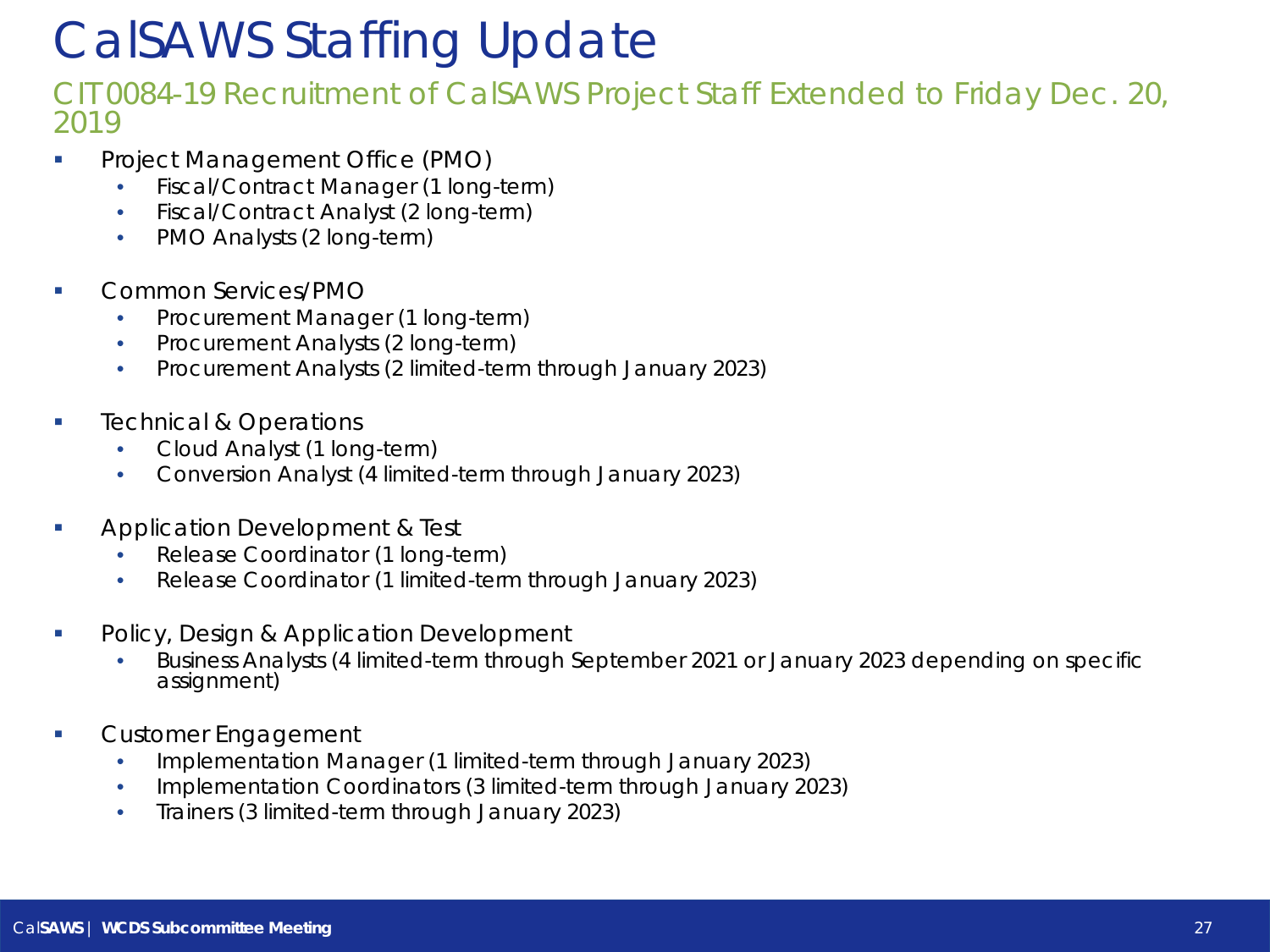### CalSAWS Staffing Update Applicants as of December 20, 2019

| Team                                                             | <b>Position</b>                          | <b>Applicants</b> |
|------------------------------------------------------------------|------------------------------------------|-------------------|
| Policy, Design, Governance and<br><b>Application Development</b> | <b>Business Analyst</b>                  | 19                |
| <b>Application Development</b>                                   | <b>Release Coordinator</b>               | 16                |
| <b>Customer Engagement</b>                                       | Trainer<br><b>Implementation Manager</b> | 23<br>11          |
|                                                                  | Implementation<br>Coordinator            | 15                |
| <b>Technical Operations</b>                                      | Cloud Analyst                            | 11                |
|                                                                  | <b>Conversion Analyst</b>                | 15                |
| <b>PMO/Common Services</b>                                       | <b>Fiscal/Contract Analyst</b>           | 10                |
|                                                                  | <b>Procurement Analyst</b>               | 9                 |
|                                                                  | <b>PMO Analyst</b>                       | 12                |
|                                                                  | <b>Fiscal/Contract Manager</b>           | 8                 |
|                                                                  | Procurement Manager                      | 5                 |
|                                                                  | <b>Total</b>                             | 154               |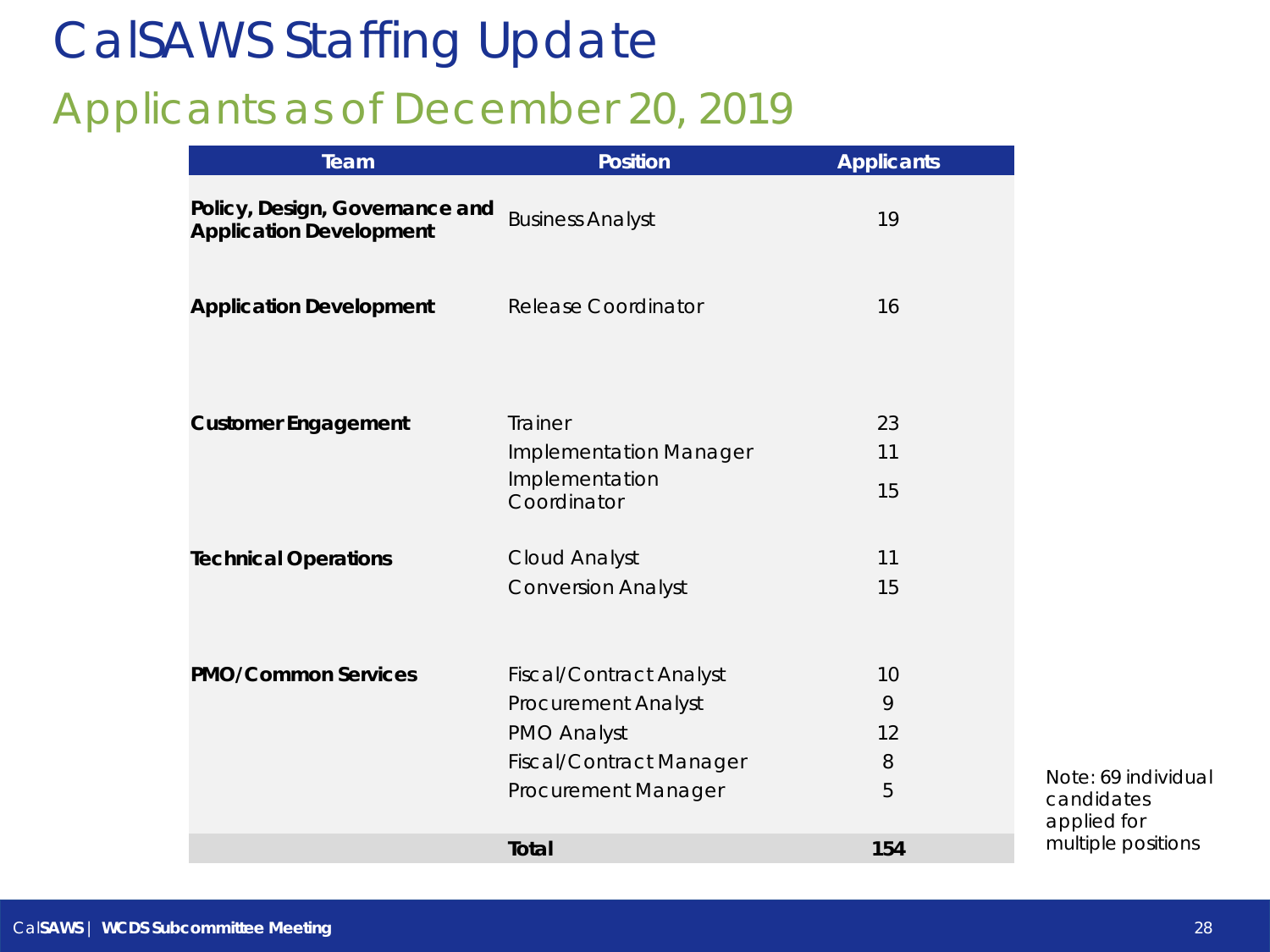# CalSAWS Staffing Update

Next Steps

- **Complete Candidate Interviews and Finalize Selections**
- **Notify Directors and Receive Director Confirmation**
- **Notify Candidates**
- **Candidates Accept/Reject**
- Candidates Transition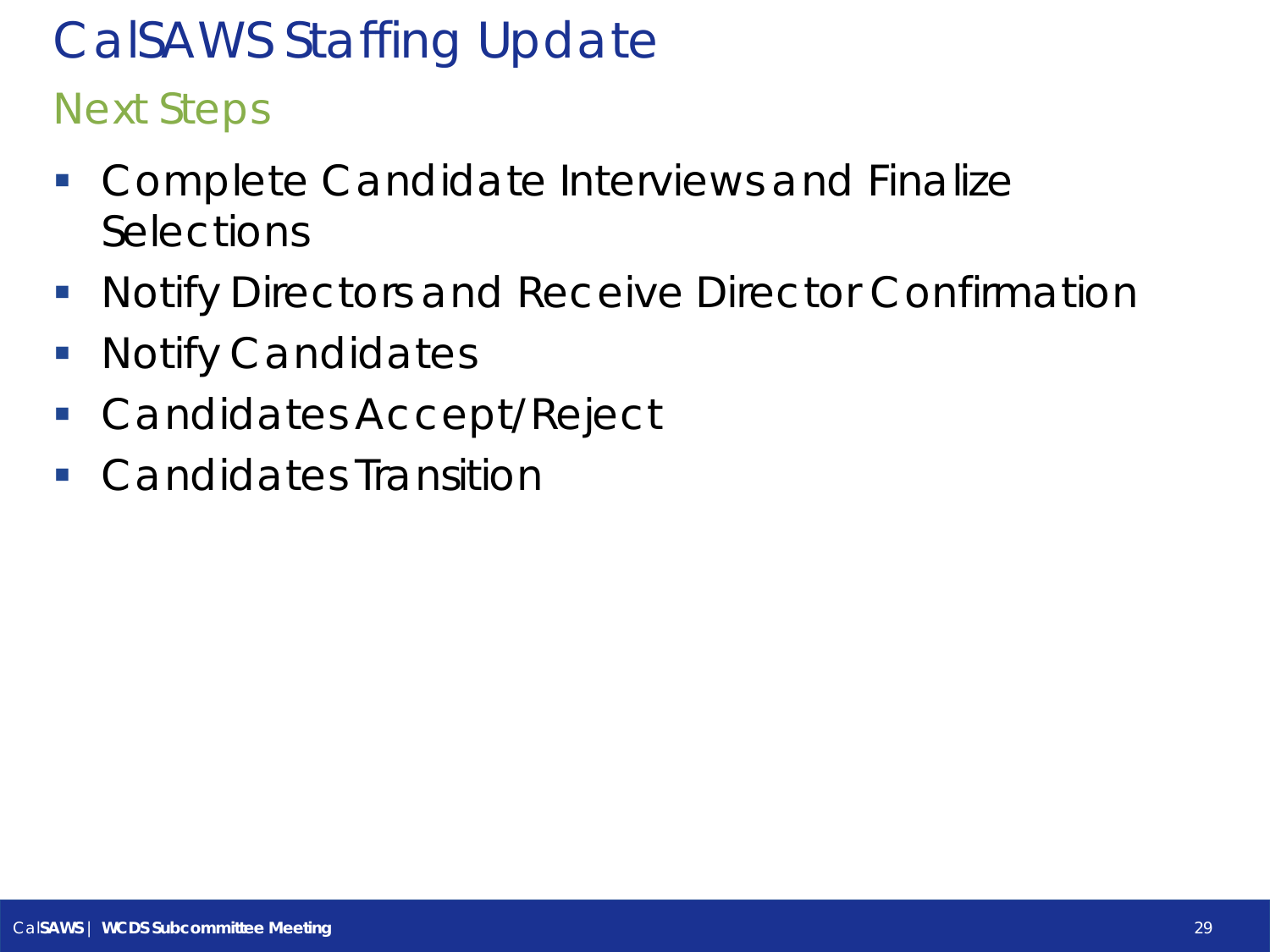### 8. CalSAWS Fiscal Update

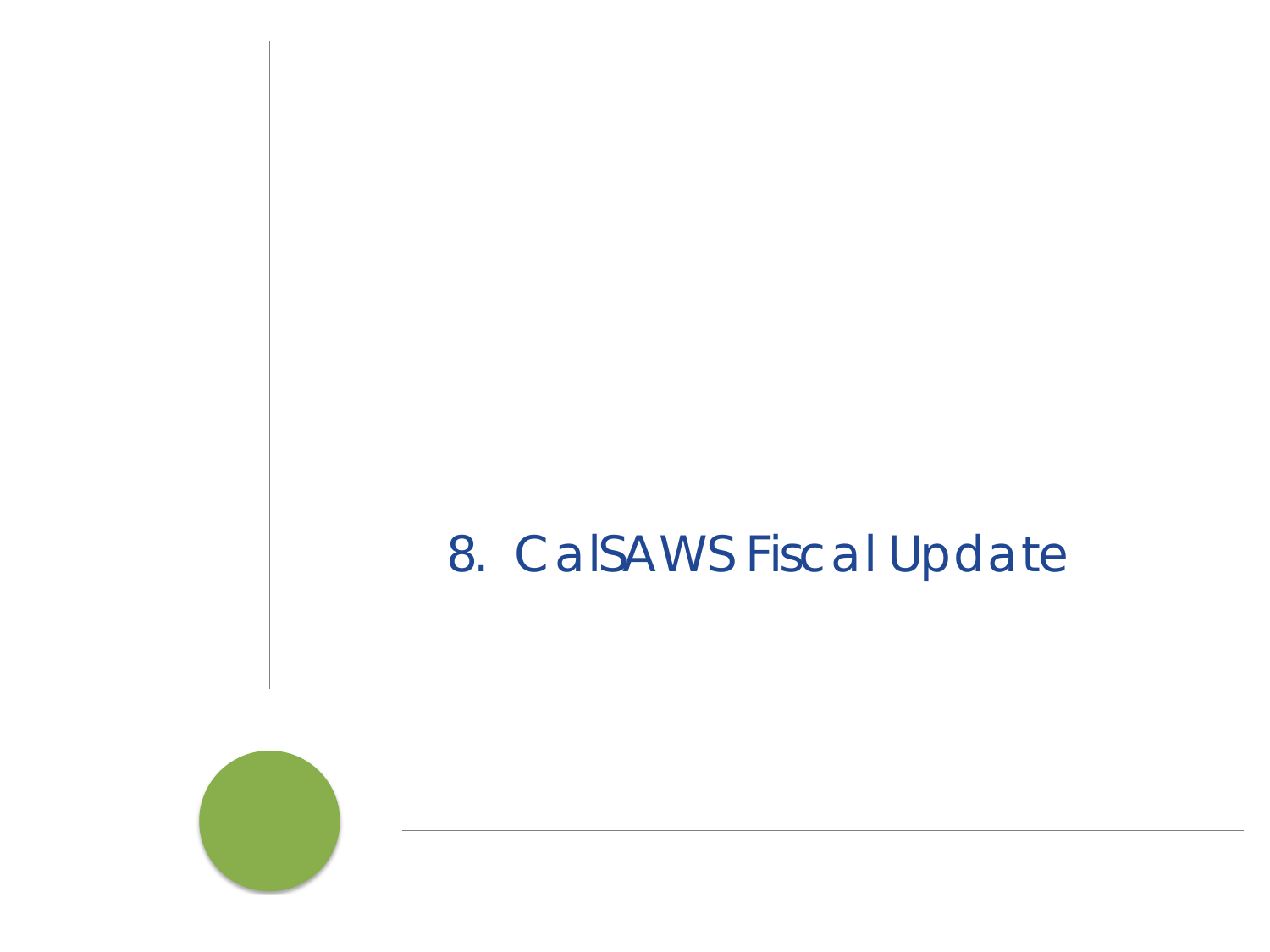### **Overview**



Actuals to Date **Based on Vendor Invoices & County Claims**

Projections (Estimates to Complete) **Estimated Costs for Future Months**

Estimate at Completion (EAC) **Actual Costs Plus Estimated**

Total Allocation/Budget **Amount Allocated by Line Item for the Approved Budget**

Balance

**Difference Between EAC and Budget Positive balance is under budget Negative balance is over budget** 

% Expended to Date (Actuals) **Percent of Actuals to Date Divided by the Budget**

% EAC to Budget **Percent of EAC Divided by the Budget**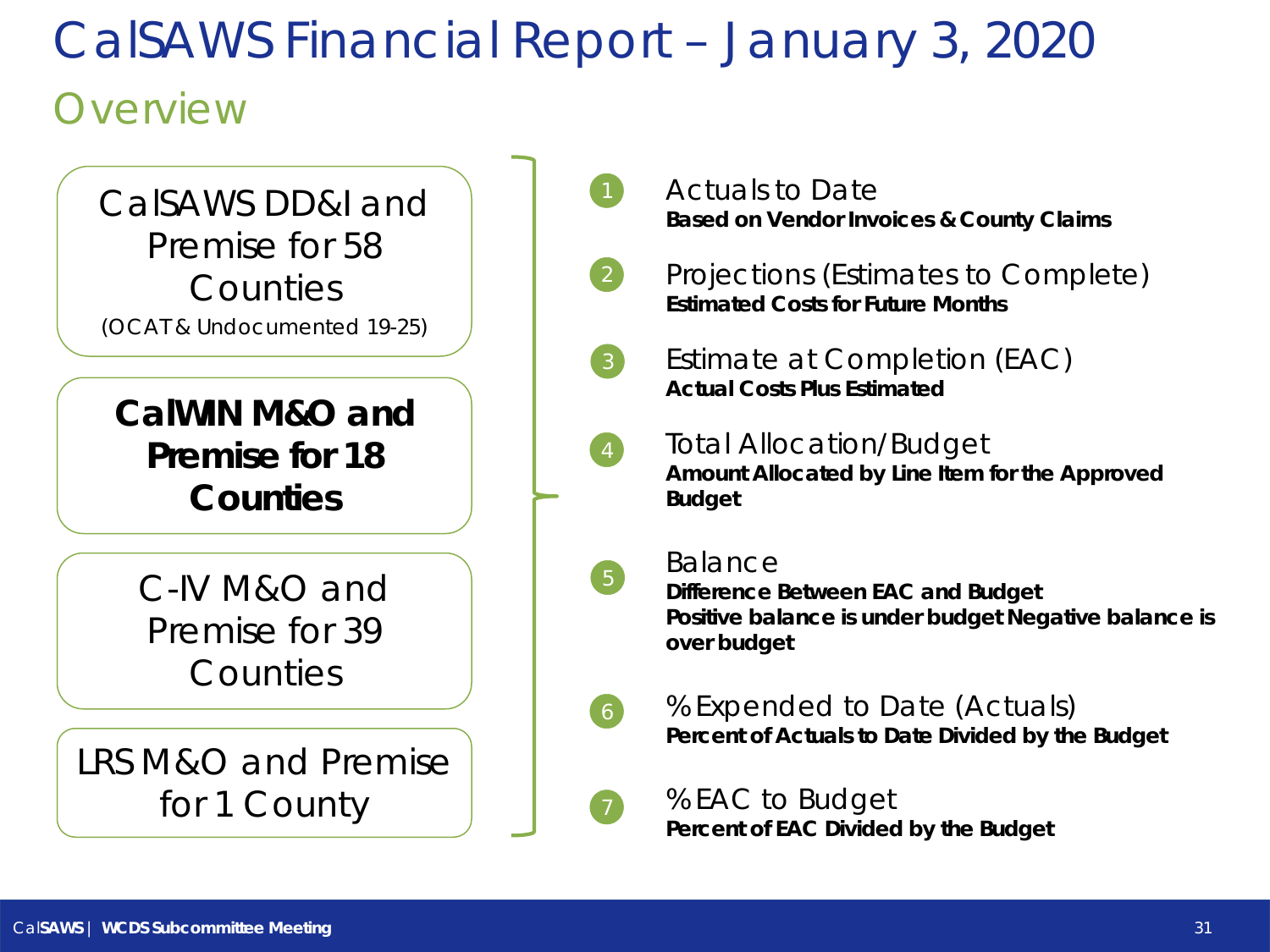#### Cal**SAWS** | SFY 2019/20 FINANCIAL DASHBOARD - January 3, 2020





| Category                    | <b>Actuals to</b><br>Date <sup>1</sup> | Projections<br>(ETC) | <b>EAC</b>    | <b>Total</b><br>Allocation<br>(Budget) | <b>Balance</b><br>+ Under /<br>$(-Over)$ | % Expended<br>to Date | % EAC to<br><b>Budget</b> | <b>Notes</b>                                                              |
|-----------------------------|----------------------------------------|----------------------|---------------|----------------------------------------|------------------------------------------|-----------------------|---------------------------|---------------------------------------------------------------------------|
| <b>CalSAWS</b>              | \$52,289,966                           | \$86,176,033         | \$138,465,999 | \$139,488,009                          | \$1,022,010                              | 37.5%                 | 99.3%                     |                                                                           |
| DD&I App. Dev.              | \$10,326,908                           | \$10,656,351         | \$20,983,259  | \$20,983,259                           | \$0                                      | 49.2%                 |                           | 100.0% Includes only the allocated portion of funding                     |
| DD&I Non-App. Dev.          | \$34,063,667                           | \$46,408,330         | \$80,471,997  | \$81,573,501                           | \$1,101,504                              | 41.8%                 | 98.6%                     |                                                                           |
| DD&I Training               | \$3,029,693                            | \$555,754            | \$3,585,447   | \$3,585,447                            | \$0                                      | 84.5%                 | 100.0%                    |                                                                           |
| <b>DD&amp;I GA/GR</b>       | \$0                                    | \$0                  | \$0           | \$0                                    | \$0                                      | 0.0%                  | 0.0%                      |                                                                           |
| <b>DD&amp;I Procurement</b> | \$468,810                              | \$650,070            | \$1,118,880   | \$1,118,880                            | \$0                                      | 41.9%                 | 100.0%                    |                                                                           |
| CalSAWS M&O                 | \$401,954                              | \$1,798,096          | \$2,200,050   | \$2,200,050                            | \$0                                      | 18.3%                 | 100.0%                    |                                                                           |
| CalSAWS Premise             | \$3,998,935                            | \$26,107,432         | \$30,106,367  | \$30,026,872                           | ( \$79,495)                              | 13.3%                 |                           | 100.3% Pending add'I funding for Undoc. 19-25 and OCAT QA shift           |
| <b>CalWIN M&amp;O</b>       | \$61,246,380                           | \$57,577,964         | \$118,824,344 | \$122,640,142                          | \$3,815,798                              | 49.9%                 | 96.9%                     |                                                                           |
| CalWIN M&O                  | \$51,935,257                           | \$43,185,397         | \$95,120,654  | \$95,406,593                           | \$285,939                                | 54.4%                 | 99.7%                     |                                                                           |
| CalHEERS Interface          | \$4,017,444                            | \$3,223,388          | \$7,240,832   | \$13,326,096                           | \$6,085,264                              | 30.1%                 |                           | 54.3% Qualified system changes are limited                                |
| CalHEERS CSCN               | \$860,410                              | \$886,853            | \$1,747,263   | \$1,856,497                            | \$109,234                                | 46.3%                 |                           | 94.1% Potential savings Application Maintenance                           |
| CalWIN Premise              | \$4,433,269                            | \$10,282,326         | \$14,715,595  | \$12,050,956                           | (\$2,664,639)                            | 36.8%                 |                           | 122.1% Pending funding approval in the January Budget (multiple premise)  |
| <b>C-IV M&amp;O</b>         | \$57,499,390                           | \$53,731,117         | \$111,230,507 | \$110,461,162                          | (\$769,345)                              | 52.1%                 | 100.7%                    |                                                                           |
| C-IV M&O                    | \$50,219,075                           | \$36,062,284         | \$86,281,359  | \$87,351,573                           | \$1,070,214                              | 57.5%                 |                           | 98.8% Consortium Staff, QA, OTECH, and HW/SW not needed                   |
| CalHEERS Interface          | \$3,730,681                            | \$6,796,646          | \$10,527,327  | \$11,090,754                           | \$563,427                                | 33.6%                 |                           | 94.9% Qualified system changes are limited                                |
| Covered CA CSC              | \$1,694,802                            | \$2,117,444          | \$3,812,246   | \$3,855,636                            | \$43,390                                 | 44.0%                 |                           | 98.9% Quality Assurance                                                   |
| C-IV Premise                | \$1,854,832                            | \$8,754,743          | \$10,609,575  | \$8,163,199                            | (\$2,446,376)                            | 22.7%                 |                           | 130.0% Pending funding approval in the January Budget (multiple premise)  |
| <b>LRS M&amp;O</b>          | \$34,526,989                           | \$42,730,137         | \$77,257,126  | \$79,840,492                           | \$4,048,999                              | 43.2%                 | 96.8%                     |                                                                           |
| LRS M&O                     | \$31,006,994                           | \$31,318,077         | \$62,325,071  | \$66,783,374                           | \$4,458,303                              | 46.4%                 |                           | 93.3% QA, HW/SW and Prod Ops (data center decommission)                   |
| CalHEERS Interface          | \$1,241,142                            | \$3,404,282          | \$4,645,424   | \$5,298,372                            | \$652,948                                | 23.4%                 |                           | 87.7% Qualified system changes are limited                                |
| <b>LRS</b> Premise          | \$2,278,853                            | \$8,007,778          | \$10,286,631  | \$7,758,746                            | (\$2,527,885)                            | 29.4%                 |                           | 132.6% Pending funding approval in the January Budget (multiple premise)  |
| Cloud Enablement            | \$151,507                              | \$0                  | \$151,507     | \$1,617,140                            | \$1,465,633                              | 9.4%                  |                           | 9.4% Proof of Concept ended in SFY 18/19, includes final invoice payments |
| <b>JPA Admin. Budget</b>    | \$186,622                              | \$556,661            | \$743,283     | \$743,283                              | \$0                                      | 25.1%                 | 100.0%                    |                                                                           |
| CalSAWS 58 Counties         | \$53,701                               | \$371,137            | \$424,838     | \$424,838                              | \$0                                      | 12.6%                 | 100.0%                    |                                                                           |
| CalACES 40 Counties         | \$132,921                              | \$185,524            | \$318,445     | \$318,445                              | \$0                                      | 41.7%                 | 100.0%                    |                                                                           |
| Total                       | \$205,749,347                          | \$240,771,912        | \$446,521,259 | \$453,173,088                          | \$8,117,462                              | 45.4%                 | 98.5%                     |                                                                           |

 $\textsf{C}$ a <sub>1July-Oct Actuals (Claims) and Partial Actuals for November (Invoices)<br>.</sub>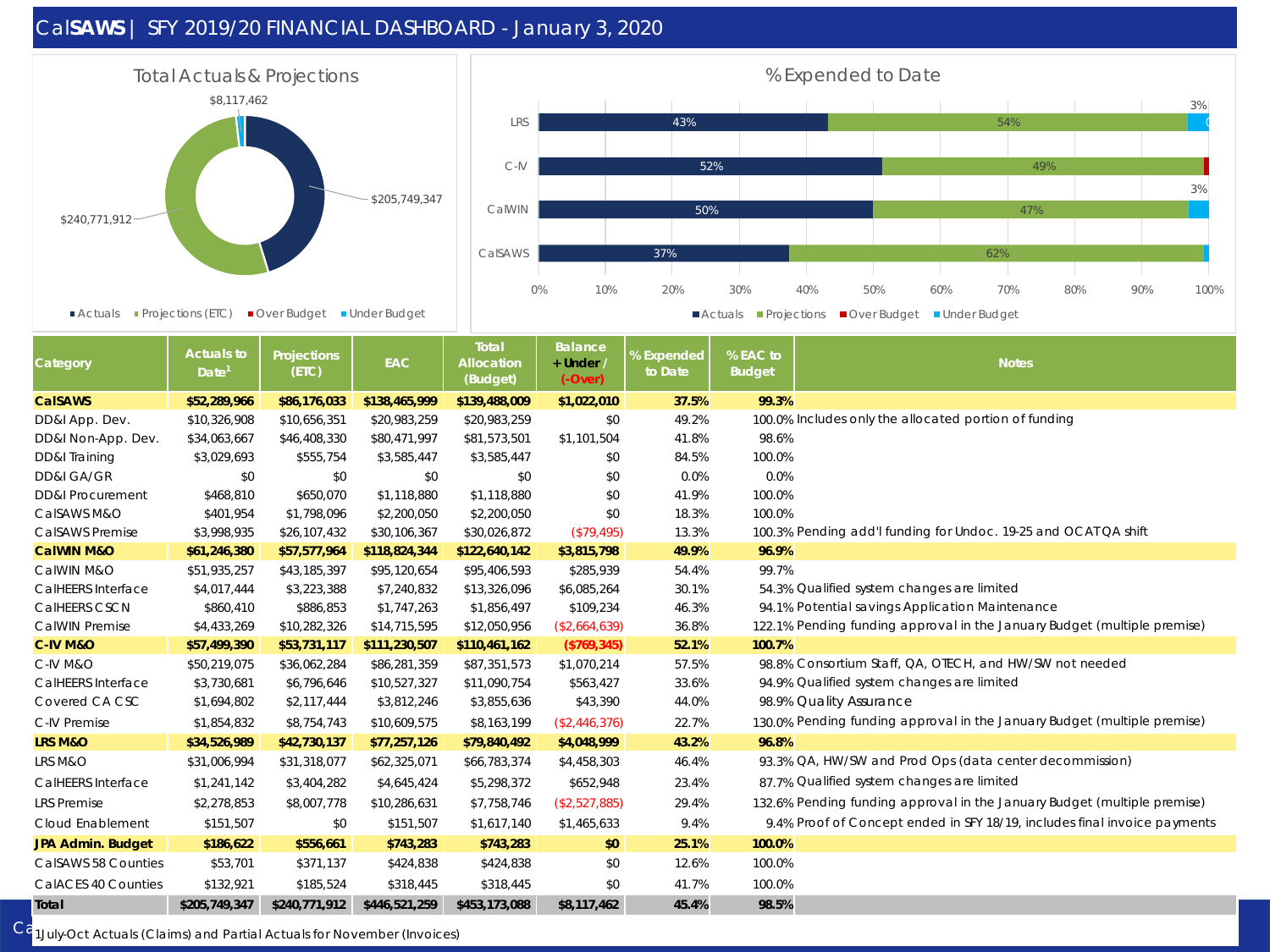#### Cal**SAWS** | SFY 2019/20 CONSORTIUM PERSONNEL BUDGET & FTEs

| <b>CATEGORY</b>                                  | <b>Actuals to</b><br>Date | <b>Projections</b><br>(ETC) | <b>EAC</b>   | Total<br><b>Allocation</b><br>(Budget) | <b>BALANCE</b><br>+Under /<br>$(-Over)$ | % Expended to<br>Date | % EAC to<br><b>Budget</b> | <b>Notes</b>                                          |
|--------------------------------------------------|---------------------------|-----------------------------|--------------|----------------------------------------|-----------------------------------------|-----------------------|---------------------------|-------------------------------------------------------|
| <b>CalSAWS DD&amp;I</b>                          | \$2,631,551               | \$8,685,623                 | \$11,317,174 | \$11,317,174                           | \$0                                     | 23.3%                 | 100.0%                    |                                                       |
| Consortium Personnel - County <sup>1</sup>       | \$452,658                 | \$3,057,619                 | \$3,510,277  | \$3,510,277                            | \$0                                     | 12.9%                 |                           | 100.0% Includes only the allocated portion of funding |
| Consortium Personnel - Contractor <sup>2,3</sup> | \$2,178,893               | \$5,628,004                 | \$7,806,897  | \$7,806,897                            | \$0                                     | 27.9%                 |                           | 100.0% Includes only the allocated portion of funding |
| <b>CalWIN M&amp;O</b>                            | \$1,634,838               | \$3,112,512                 | \$4,747,350  | \$4,977,527                            | \$230,177                               | 32.8%                 | 95.4%                     |                                                       |
| Consortium Personnel - County <sup>1</sup>       | \$1,237,647               | \$2,677,163                 | \$3,914,810  | \$4,144,987                            | \$230,177                               | 29.9%                 | 94.4%                     |                                                       |
| Consortium Personnel - Contractor <sup>2,3</sup> | \$397,191                 | \$435,349                   | \$832,540    | \$832,540                              | \$0                                     | 47.7%                 | 100.0%                    |                                                       |
| <b>C-IV M&amp;O</b>                              | \$2,318,210               | \$1,692,734                 | \$4,010,944  | \$4,228,500                            | \$217,556                               | 54.8%                 | 94.9%                     |                                                       |
| Consortium Personnel - County                    | \$1,347,758               | \$937,183                   | \$2,284,941  | \$2,501,231                            | \$216,290                               | 53.9%                 | 91.4%                     |                                                       |
| Consortium Personnel - Contractor <sup>2</sup>   | \$970,452                 | \$755,551                   | \$1,726,003  | \$1,727,269                            | \$1,266                                 | 56.2%                 | 99.9%                     |                                                       |
| LRS M&O                                          | \$7,187,783               | \$6,185,473                 | \$13,373,256 | \$13,373,256                           | \$0                                     | 53.7%                 | 100.0%                    |                                                       |
| Consortium Personnel - County                    | \$7,187,783               | \$6,185,473                 | \$13,373,256 | \$13,373,256                           | \$0                                     | 53.7%                 | 100.0%                    |                                                       |
| Consortium Personnel - Contractor <sup>2</sup>   | \$0                       | \$0                         | \$0          | \$0                                    | \$0                                     | 0.0%                  | 0.0%                      |                                                       |
| Premise                                          | \$116,371                 | \$553,932                   | \$670,303    | \$892,611                              | \$222,308                               | 13.0%                 | 75.1%                     |                                                       |
| Consortium Personnel - County                    | \$65,511                  | \$496,048                   | \$561,559    | \$783,867                              | \$222,308                               | 8.4%                  |                           | 71.6% SB 1341 Phase 1 & Phase 2 M&O                   |
| Consortium Personnel - Contractor <sup>2</sup>   | \$50,860                  | \$57,884                    | \$108,744    | \$108,744                              | \$0                                     | 46.8%                 | 100.0%                    |                                                       |
| Total                                            | \$13,888,753              | \$20,230,274                | \$34,119,027 | \$34,789,068                           | \$670,041                               | 39.9%                 | 98.1%                     |                                                       |

1Includes only Consortium Staff, does not include County Support Staff 2Includes RGS and CSAC employees 3Includes RGS, CSAC, and First Data Staff (Non-Employees)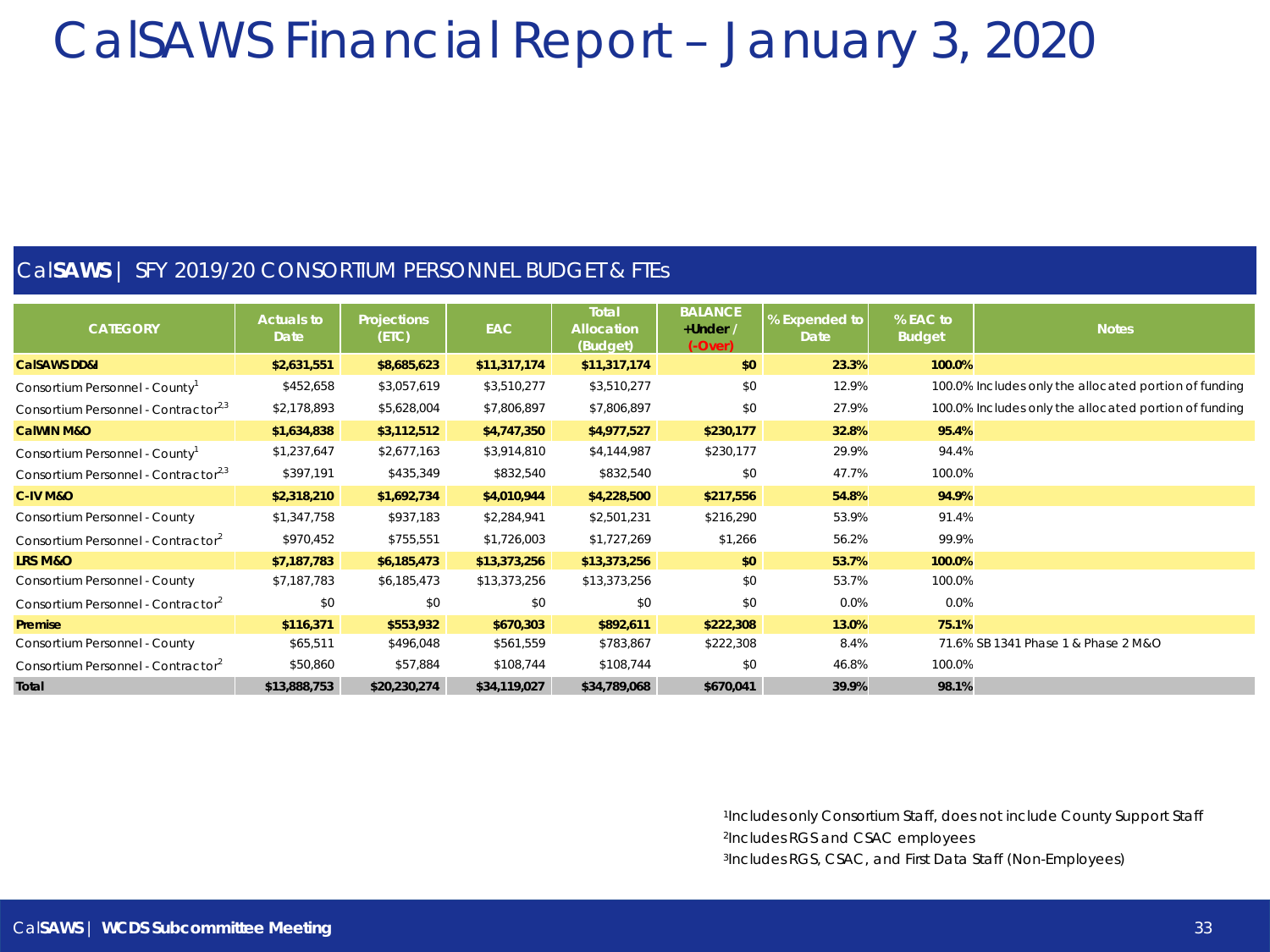#### Cal**SAWS** | SFY 2019/20 CONSORTIUM PERSONNEL BUDGET & FTEs

| SFY 2019/20 - Consortium Personnel FTE Counts               | <b>Current/Plan</b> |
|-------------------------------------------------------------|---------------------|
| <b>CalSAWS DD&amp;I</b>                                     | 98                  |
| Consortium Personnel - County                               | 26                  |
| Consortium Personnel - Contractor <sup>2</sup>              | 35                  |
| Consortium Personnel - Contractor Limited Term <sup>3</sup> | 9                   |
| TBD <sup>4</sup>                                            | 28                  |
| <b>CalWIN M&amp;O</b>                                       | 24                  |
| Consortium Personnel - County <sup>1</sup>                  | 1                   |
| Consortium Personnel - Contractor <sup>2</sup>              | 17                  |
| Consortium Personnel - Contractor Limited Term <sup>3</sup> | 5                   |
| TBD <sup>4</sup>                                            | 1                   |
| <b>C-IV M&amp;O</b>                                         | 27                  |
| Consortium Personnel - County                               | 15                  |
| Consortium Personnel - Contractor <sup>2</sup>              | 10                  |
| Consortium Personnel - Contractor Limited Term <sup>3</sup> | ı                   |
| TBD <sup>4</sup>                                            | 1                   |
| <b>LRS M&amp;O</b>                                          | 75                  |
| Consortium Personnel - County                               | 75                  |
| Consortium Personnel - Contractor <sup>2</sup>              | 0                   |
| Consortium Personnel - Contractor Limited Term <sup>3</sup> | 0                   |
| TBD <sup>4</sup>                                            | 0                   |
| <b>Premise</b>                                              | $\overline{2}$      |
| Consortium Personnel - County                               |                     |
| Consortium Personnel - Contractor <sup>2</sup>              |                     |
| <b>Total</b>                                                | 226                 |

1Includes only Consortium Staff, does not include County Support Staff 2Includes RGS and CSAC employees 3Includes RGS, CSAC, and First Data Staff (Non-Employees) 4Does not account for backfill considerations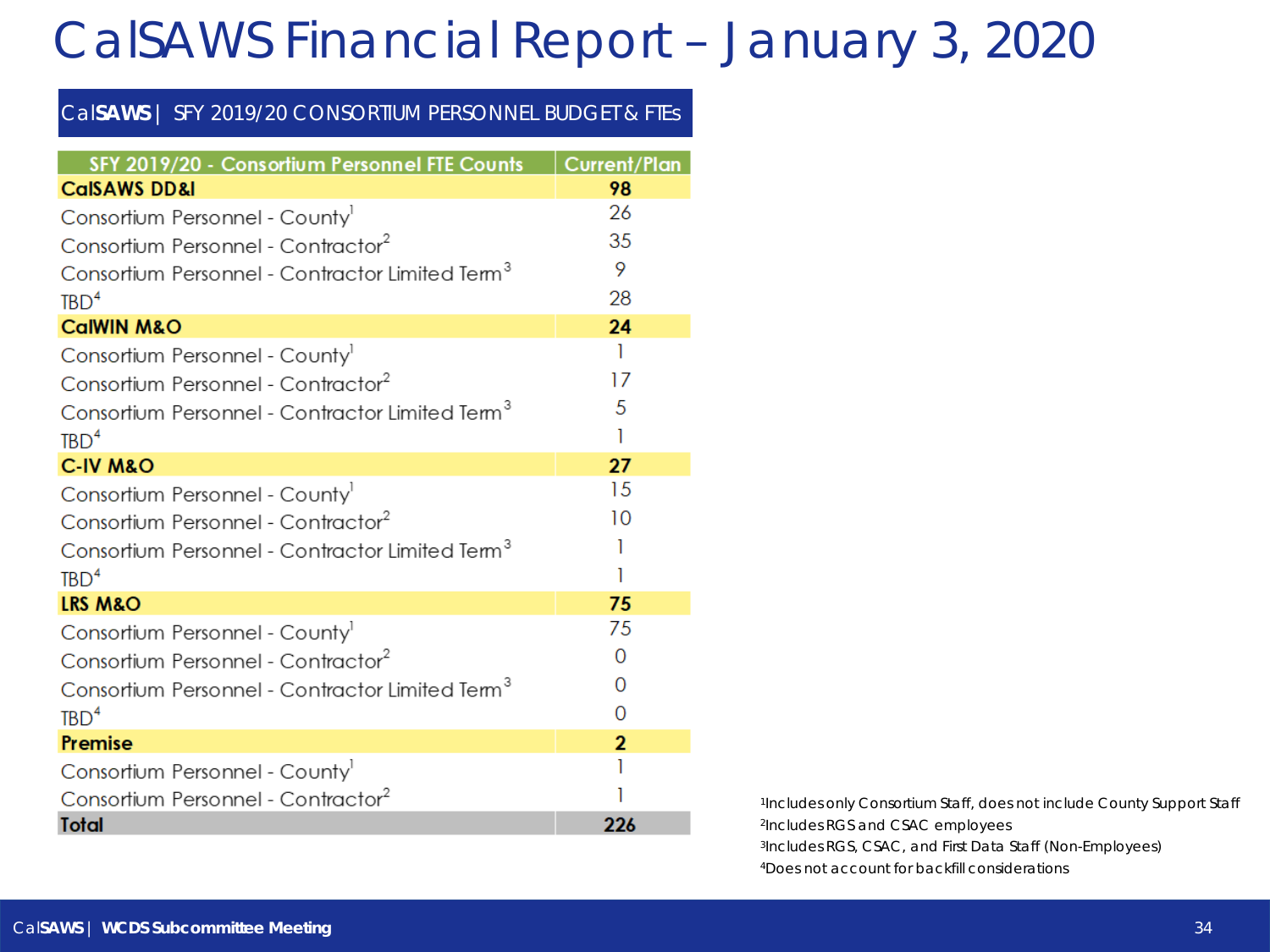#### Cal**SAWS** | SFY 2019/20 CHANGE BUDGET (APPLICATION MAINTENANCE / M&E HOURS)

| <b>Change Budget Category</b>    | <b>Actuals to</b><br>Date | <b>Projections</b><br>(ETC) | <b>EAC</b>   | Total<br>Allocation<br>(Budget) | <b>BALANCE</b><br>$+$ Under /<br>$(-Over)$ | % Expended to<br><b>Date</b> | % EAC to<br><b>Budget</b> | <b>Notes</b>                                                             |
|----------------------------------|---------------------------|-----------------------------|--------------|---------------------------------|--------------------------------------------|------------------------------|---------------------------|--------------------------------------------------------------------------|
| <b>CalSAWS</b>                   | \$2,943,025               | \$4,413,349                 | \$7,356,374  | \$7,175,470                     | (\$180,904)                                | 41.0%                        | 102.5%                    |                                                                          |
| CalSAWS Premise                  | \$2,943,025               | \$4,413,349                 | \$7,356,374  | \$7,175,470                     | (\$180,904)                                | 41.0%                        |                           | 102.5% Pending additional funding for Undoc. 19-25                       |
| <b>CalWIN M&amp;O</b>            | \$11,881,963              | \$17,882,580                | \$29,764,543 | \$33,286,756                    | \$3,522,213                                | 35.7%                        | 89.4%                     |                                                                          |
| CalWIN M&O                       | \$6,562,945               | \$7,113,471                 | \$13,676,416 | \$13,676,416                    | \$0                                        | 48.0%                        | 100.0%                    |                                                                          |
| CalHEERS Interface Change Budget | \$1,283,557               | \$950,000                   | \$2,233,557  | \$8,283,518                     | \$6,049,961                                | 15.5%                        |                           | 27.0% Qualified system changes are limited                               |
| CalHEERS CSCN Change Budget      | \$49,108                  | \$107,142                   | \$156,250    | \$250,008                       | \$93,758                                   | 19.6%                        | 62.5%                     |                                                                          |
| CalWIN Premise                   | \$3,986,353               | \$9,711,967                 | \$13,698,320 | \$11,076,814                    | (\$2,621,506)                              | 36.0%                        |                           | 123.7% Pending funding approval in the January Budget (multiple premise) |
| C-IV M&O                         | \$15,814,388              | \$19,050,827                | \$34,865,215 | \$32,973,163                    | (\$1,892,052)                              | 48.0%                        | 105.7%                    |                                                                          |
| C-IV M&O                         | \$12,934,177              | \$6,404,625                 | \$19,338,802 | \$19,338,802                    | \$0                                        | 66.9%                        | 100.0%                    |                                                                          |
| CalHEERS Interface Change Budget | \$934,142                 | \$3,947,249                 | \$4,881,391  | \$5,368,755                     | \$487,364                                  | 17.4%                        |                           | 90.9% Qualified system changes are limited                               |
| Covered CA CSC Change Budget     | \$215,774                 | \$477,730                   | \$693,504    | \$693,504                       | \$0                                        | 31.1%                        | 100.0%                    |                                                                          |
| C-IV Premise                     | \$1,730,295               | \$8,221,223                 | \$9,951,518  | \$7,572,102                     | (\$2,379,416)                              | 22.9%                        |                           | 131.4% Pending funding approval in the January Budget (multiple premise) |
| LRS M&O                          | \$8,673,791               | \$15,582,960                | \$24,256,751 | \$22,084,641                    | (\$2,172,110)                              | 39.3%                        | 109.8%                    |                                                                          |
| LRS M&E                          | \$6,061,956               | \$5,050,044                 | \$11,112,000 | \$11,112,000                    | \$0                                        | 54.6%                        | 100.0%                    |                                                                          |
| CalHEERS Interface Change Budget | \$364,182                 | \$2,559,338                 | \$2,923,520  | \$3,544,452                     | \$620,932                                  | 10.3%                        |                           | 82.5% Qualified system changes are limited                               |
| <b>LRS Premise</b>               | \$2,247,653               | \$7,973,578                 | \$10,221,231 | \$7,428,189                     | (\$2,793,042)                              | 30.3%                        |                           | 137.6% Pending funding approval in the January Budget (multiple premise) |
| <b>TOTAL</b>                     | \$39,313,167              | \$56,929,716                | \$96,242,883 | \$95,520,030                    | (\$722, 853)                               | 41.2%                        | 100.8%                    |                                                                          |

Note: Includes 8,000 hours/month for M&O per system, plus premise hours.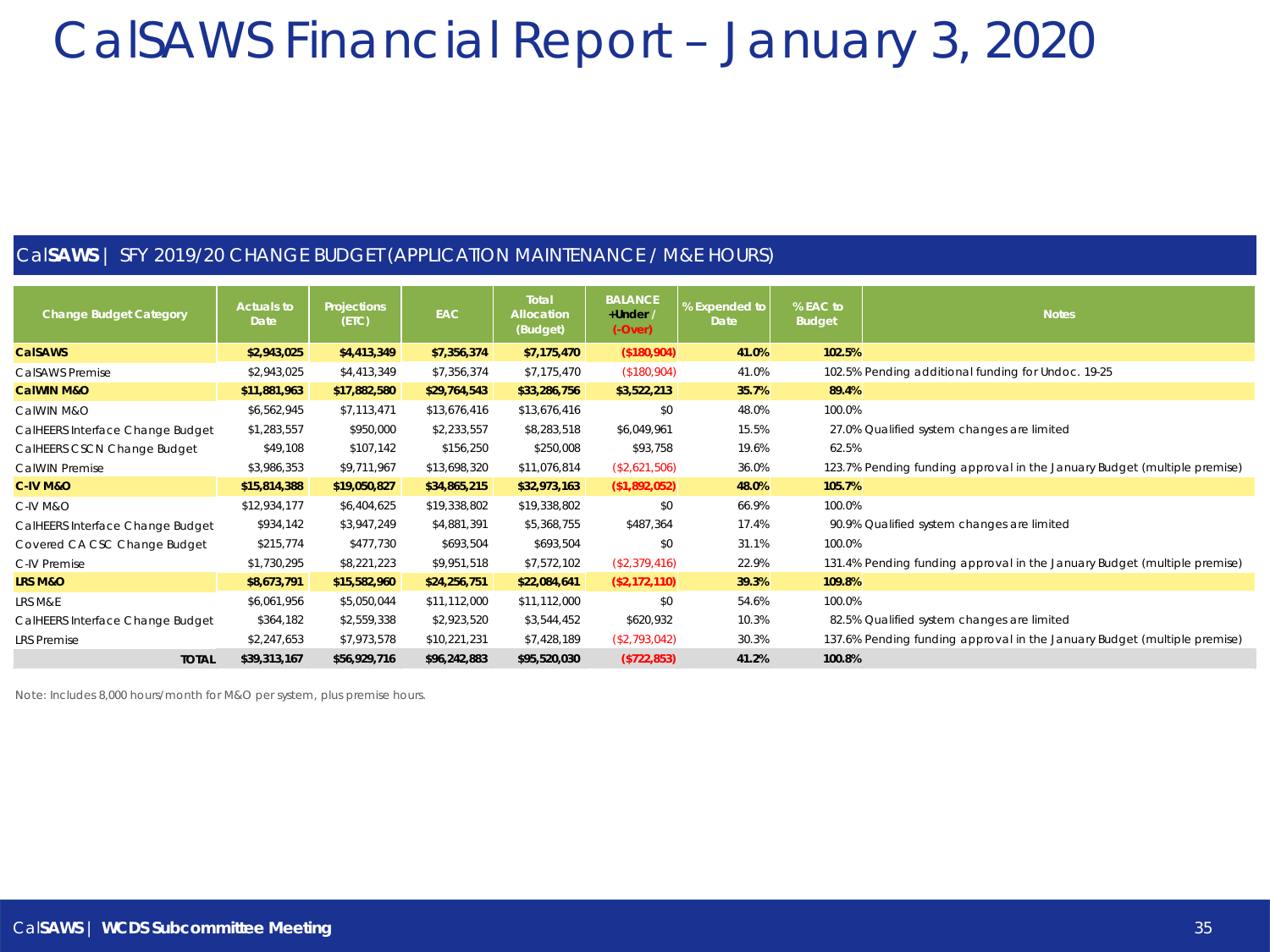#### Cal**SAWS** | SFY 2019/20 CONTRACT OBLIGATIONS

| Warranty & Liquidated Damages Detail - SFY 2019/20                                                       |                            |                             |             |                      |                                         |  |
|----------------------------------------------------------------------------------------------------------|----------------------------|-----------------------------|-------------|----------------------|-----------------------------------------|--|
| Category                                                                                                 | Contract                   | <b>Service Month</b>        | Amount      | <b>Invoice Month</b> | Invoice $#$                             |  |
| Application Maintenance Warranty                                                                         | $C$ -IV                    | June-19                     | \$2,408     | September-19         | 23423                                   |  |
| <b>Application Maintenance Warranty</b>                                                                  | C-IV                       | August-19                   | \$5,332     | November-19          | 1100611182                              |  |
| Application Maintenance Liquidated Damage (Daily Prime<br>Business Hours ED/BC Response Time)            | LRS                        | July-19                     | \$2,000     | October-19           | 1100602763                              |  |
| Technical Infrastructure Warranty                                                                        | $C$ -IV                    | August-19                   | \$137       | November-19          | 1100611187                              |  |
| CalWIN UAT Delivery                                                                                      | CalWIN                     | March-19                    | \$5,000     | October-19           | 60015449                                |  |
| Cov CA System Availability Contact CalWIN                                                                | CalWIN                     | June-19                     | \$7,000     | October-19           | 60015449                                |  |
| Daily Peak Usage Hours Availability on four (4) days in October<br>2019 (10-15, 10-16, 10-18, and 10-22) | <b>LRS</b>                 | October-19                  | \$40,000    | December-19          | TBD                                     |  |
| Total                                                                                                    | \$61,877                   |                             |             |                      |                                         |  |
|                                                                                                          |                            |                             |             |                      |                                         |  |
|                                                                                                          | <b>Hours &amp; Credits</b> |                             |             |                      |                                         |  |
| Category                                                                                                 | <b>Actuals</b>             | <b>Projections</b><br>(ETC) | <b>EAC</b>  | Allowance            | <b>BALANCE</b><br>+Under /<br>$(-Over)$ |  |
| CalWIN Modernization ("Modification") Hours                                                              | \$1,732,725                | \$1,382,291                 | \$3,115,016 | \$7,006,550          | \$3,891,534                             |  |
| CalWIN Business Intelligence (BI)                                                                        | \$3,225,838                | \$745,377                   | \$3,971,215 | \$3,971,215          | \$0                                     |  |
| CalWIN IDMS                                                                                              | \$0                        | \$1,500,000                 | \$1,500,000 | \$1,500,000          | \$0                                     |  |
| CalWIN Business Rules Engine (BRE)                                                                       | \$0                        | \$3,500,000                 | \$3,500,000 | \$3,500,000          | \$0                                     |  |

C-IV Royalty Fees \$37,496 | \$362,504 | \$400,000 | \$400,000 | \$0 **Total \$4,996,059 \$7,490,172 \$12,486,231 \$16,377,765 \$3,891,534**

Modernization Hours are updated each August with 8,500 hours; includes hours from prior years. Actuals through 12/19 reconciled 1/3/20.

IDMS estimate of \$1.5M for potential utilization of hours for CalSAWS GA/GR.

BRE estimate of \$3.5M for potential utilization of hours for CalSAWS GA/GR.

Royalty fees includes \$200k shifted from SFY 18/19, updated through October 2019.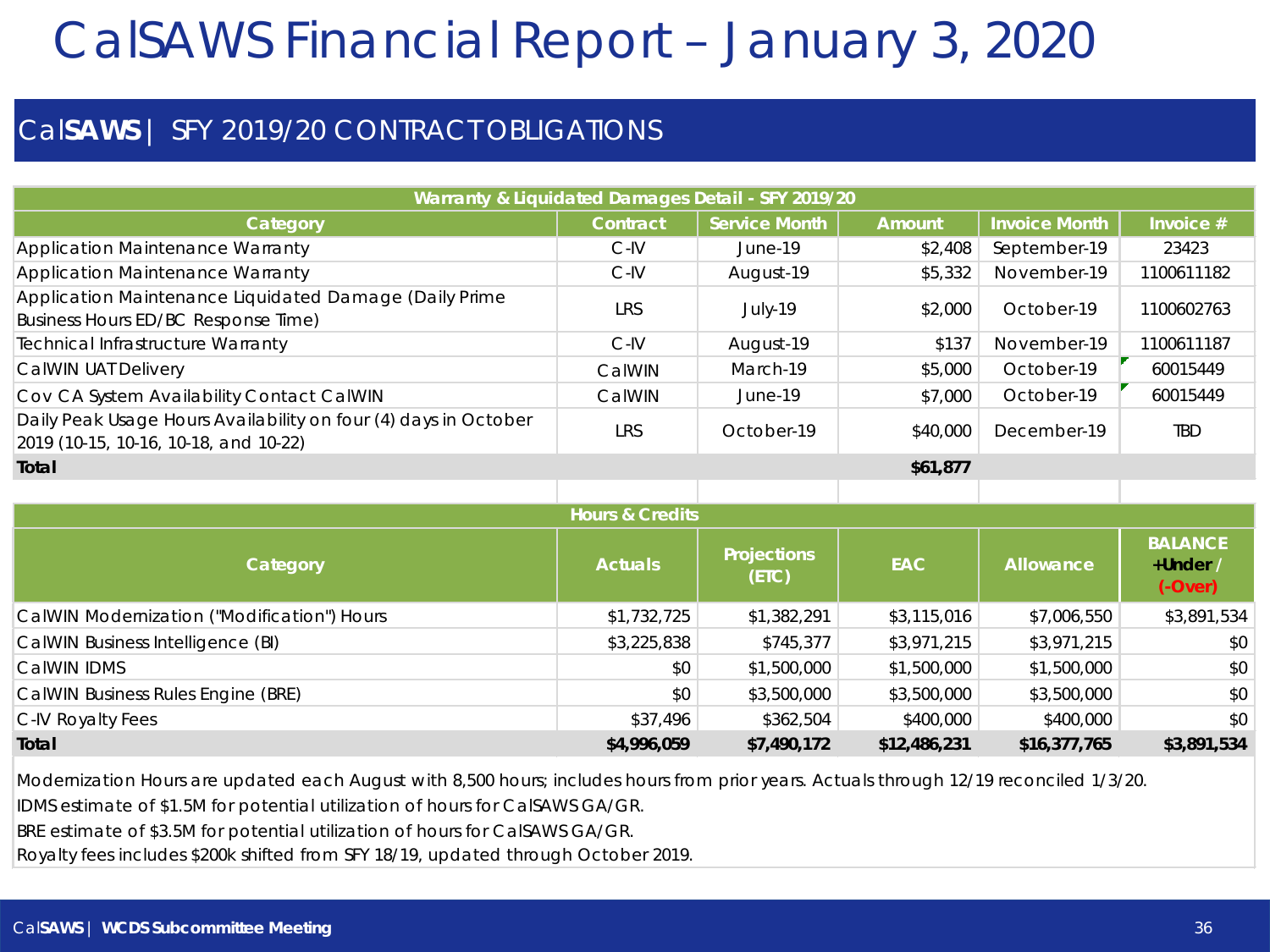### 9. CalSAWS Meeting with SEIU

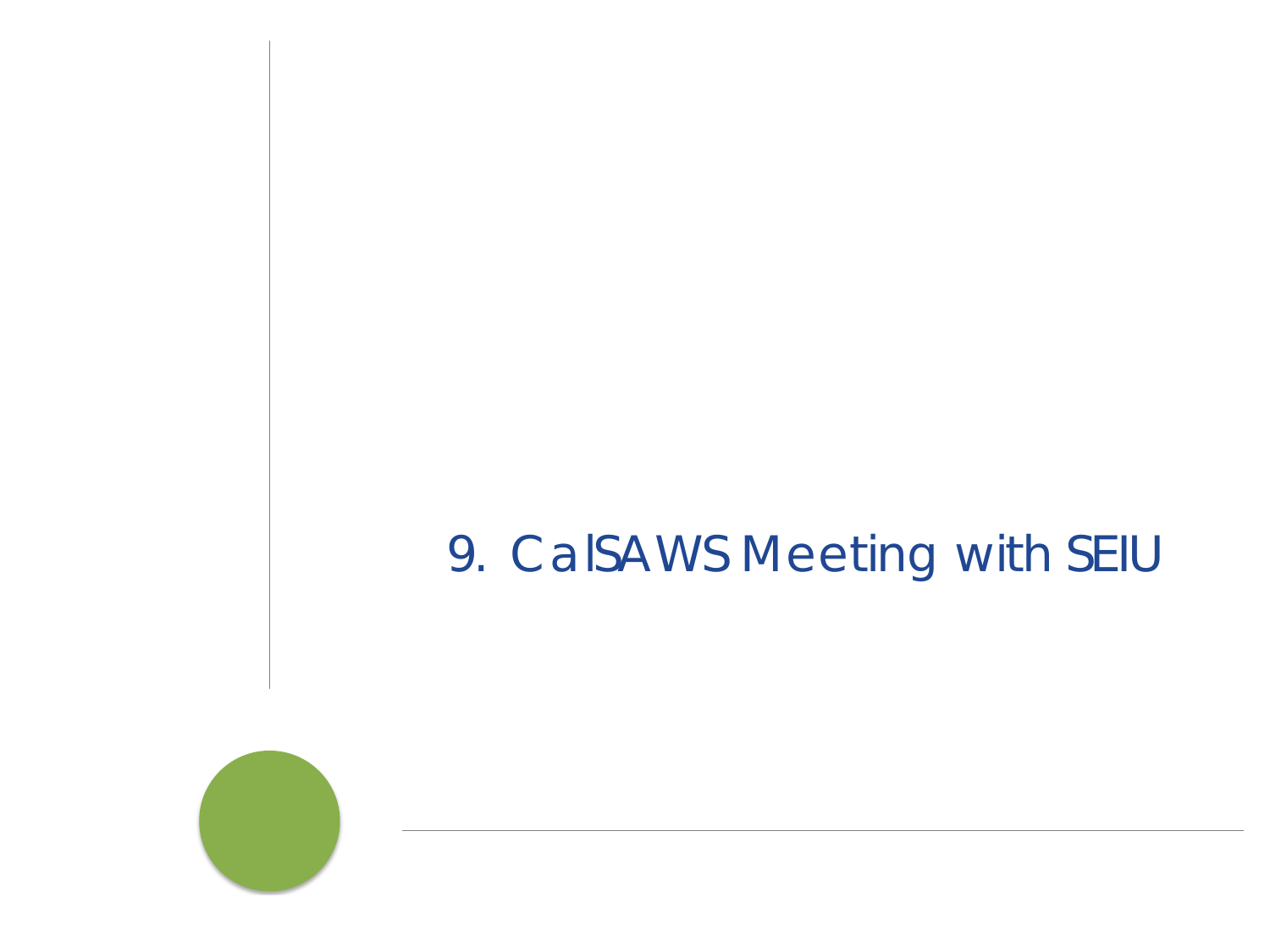### 10. CalSAWS Procurement Update

- a. Portal/Mobile RFP
- b. CalWIN OCM & Training RFP

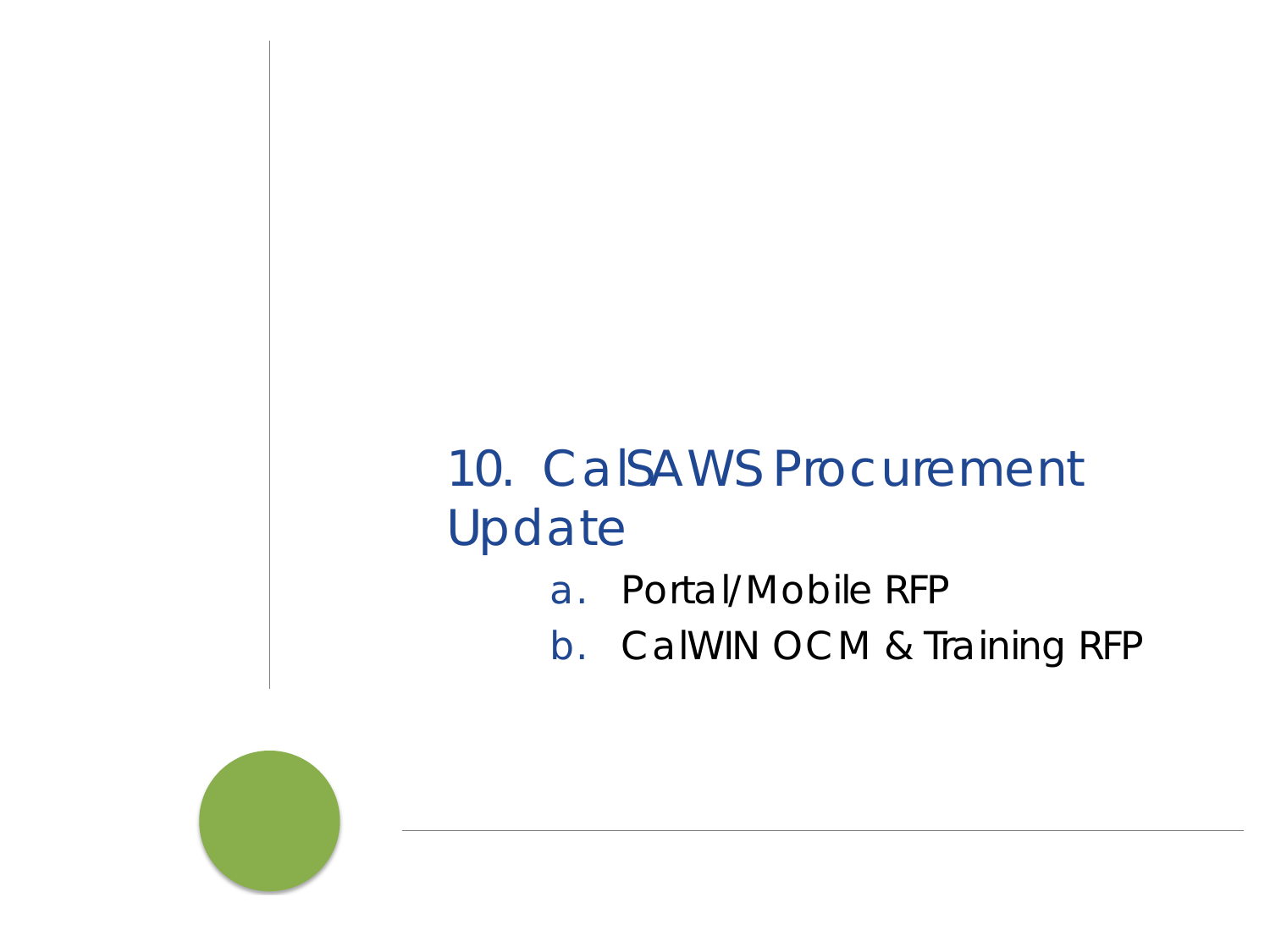### CalSAWS Statewide Portal/Mobile Application Strategy, Scope and Timeline

| <b>Procurement Event</b>                                                                 | <b>Date</b>                          |
|------------------------------------------------------------------------------------------|--------------------------------------|
| <b>Released RFP</b>                                                                      | November 4, 2019                     |
| <b>Conducted Bidder's Conference</b><br>Sacramento County Department of Human Assistance | November 20, 2019<br>10:30am-12:00pm |
| Published RFP Addendum 1 Based on 14 Vendor Questions and Answers                        | November 26, 2019                    |
| Received 136 Additional Vendor Questions                                                 | December 3, 2019                     |
| Published RFP Addendum 2 and Responses to All Vendor Questions                           | December 12, 2019                    |
| <b>Contractor Proposal Due Date</b>                                                      | January 22, 2020                     |
| Evaluate Proposals and Prepare Vendor Selection Report                                   | January 23 - April 22, 2020          |
| <b>Contract Negotiations</b>                                                             | April 27 – May 5, 2020               |
| State, Federal and JPA BOD Approval of Agreement                                         | May 7 - August 7, 2020               |
| Start Date of Statewide Portal/Mobile App Vendor                                         | August 10, 2020                      |
| Portal/Mobile App Go-Live                                                                | September 2021                       |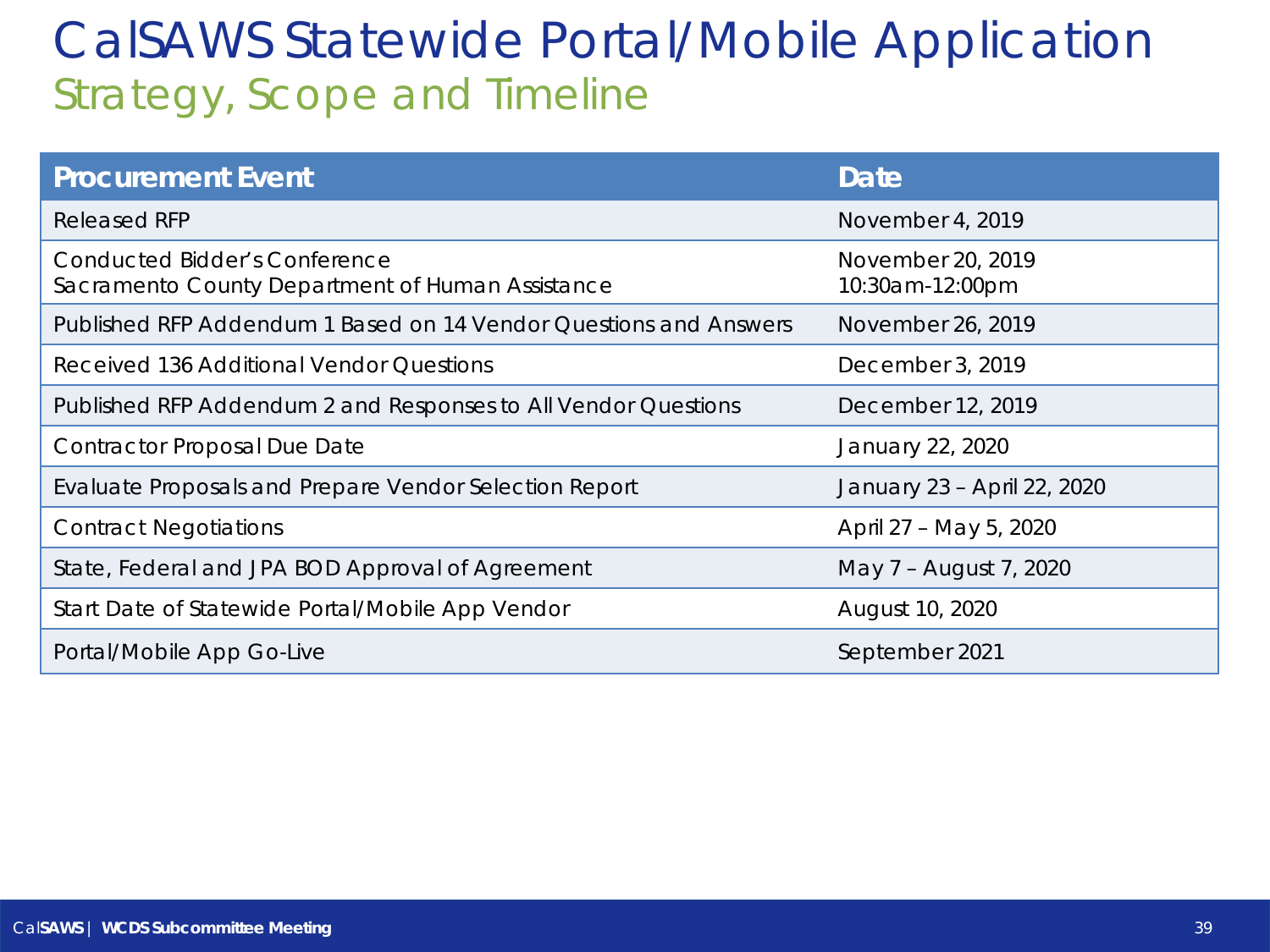### CalWIN Training, OCM & Implementation Support Strategy, Scope and Timeline

| <b>PROCUREMENT EVENT</b>                                                                                                   | <b>DATE</b>                        |
|----------------------------------------------------------------------------------------------------------------------------|------------------------------------|
| <b>Federal RFP Review and Approval</b>                                                                                     | October 20 - December 13, 2019     |
| <b>RFP Released</b>                                                                                                        | December 17, 2019                  |
| <b>Bidder's Conference</b><br>Sacramento County Department of Human Assistance<br>4450 East Commerce Way<br>Sacramento, CA | January 7, 2020, 10:30am - 12:00pm |
| <b>Contractor Proposal Due Date</b>                                                                                        | February 19, 2020                  |
| Evaluate Proposals and Prepare Vendor Selection Report                                                                     | February 20 - May 18, 2020         |
| Consortium Issues Notice of Intent to Award                                                                                | May 19, 2020                       |
| <b>Contract Negotiation Period</b>                                                                                         | May 21 - June 2, 2020              |
| Federal, State and Consortium JPA Board of Directors<br>Approval of Agreement                                              | June 5 - August 28, 2020           |
| Planned Start Date of CalWIN Contractor                                                                                    | August 31, 2020                    |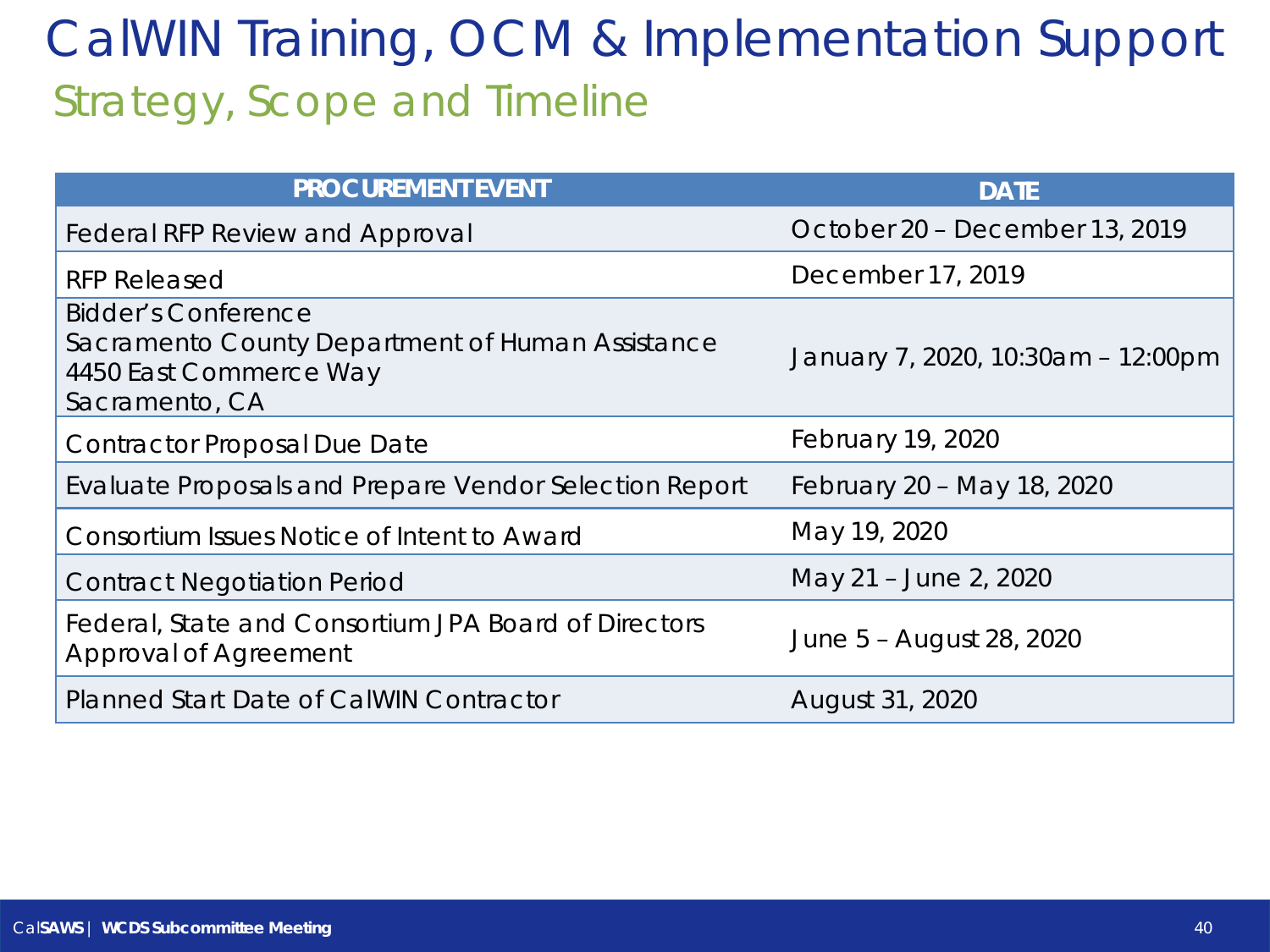### 11. Stakeholder Updates a. CDSS b. DHCS c. OSI d. CWDA

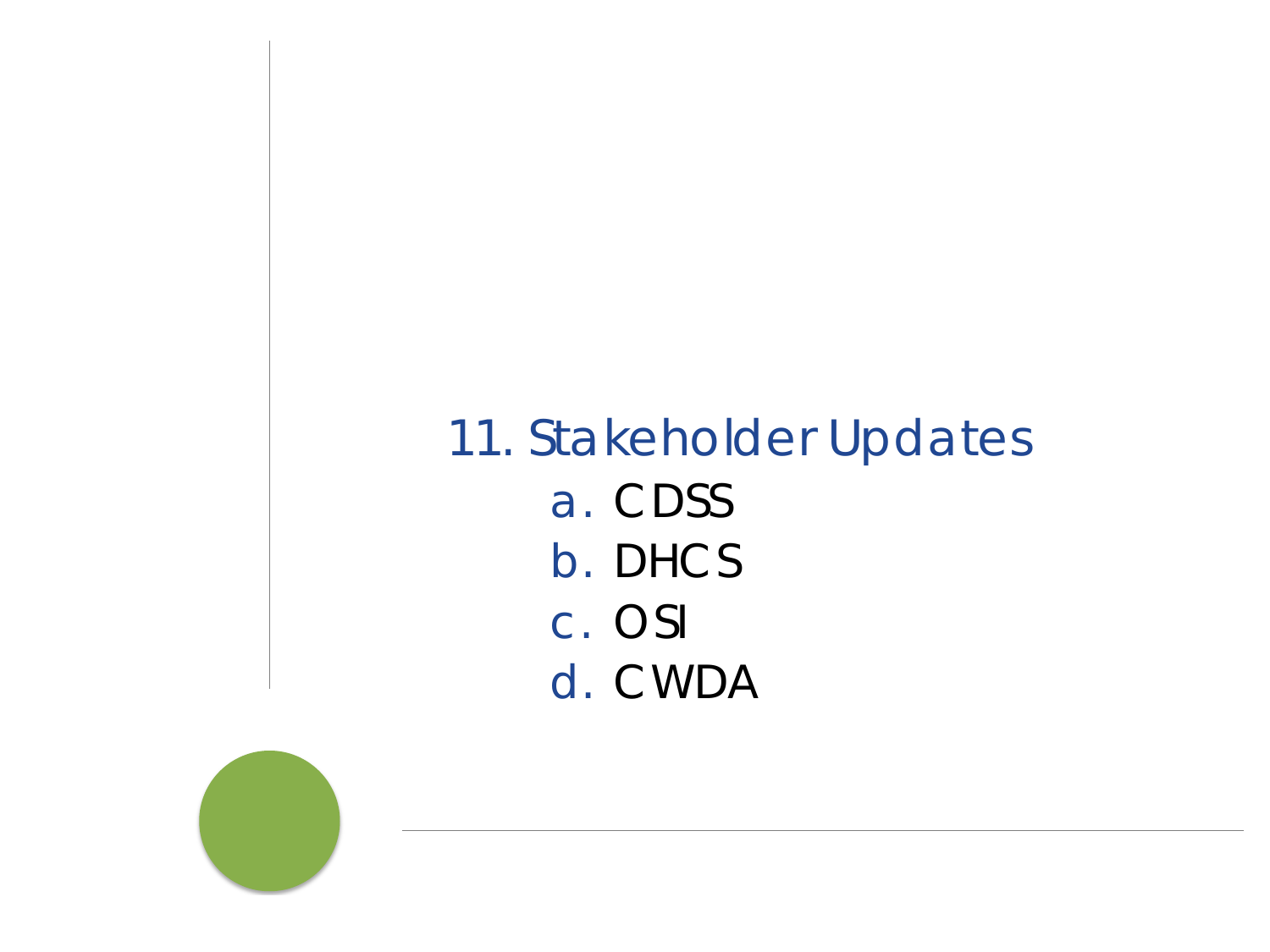### 12. M&O Application and Operations Update

- a. Operational Issues
- b. CalWIN Release Schedule

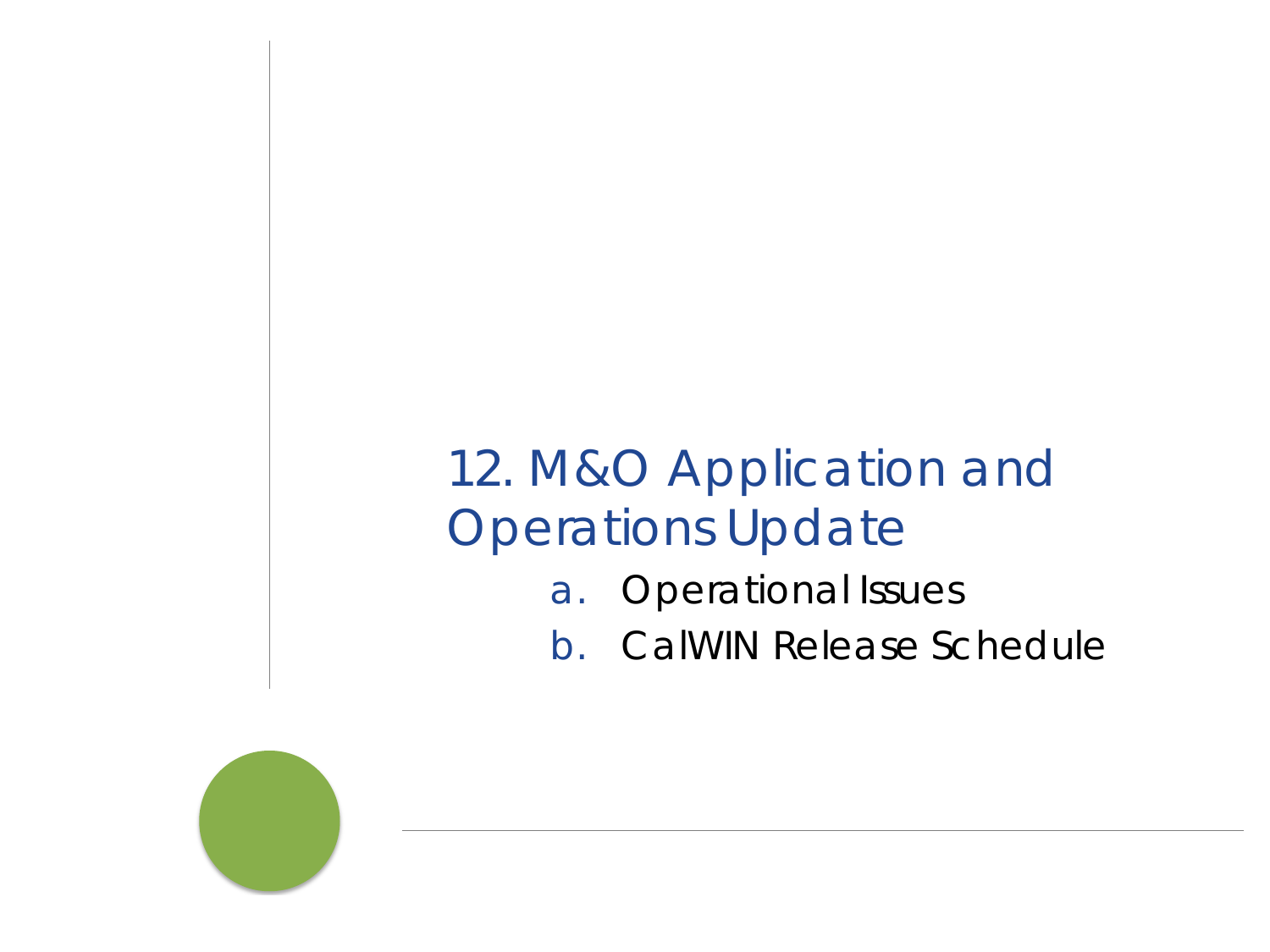### Operational Issues

**Three production issues: Bridge calls**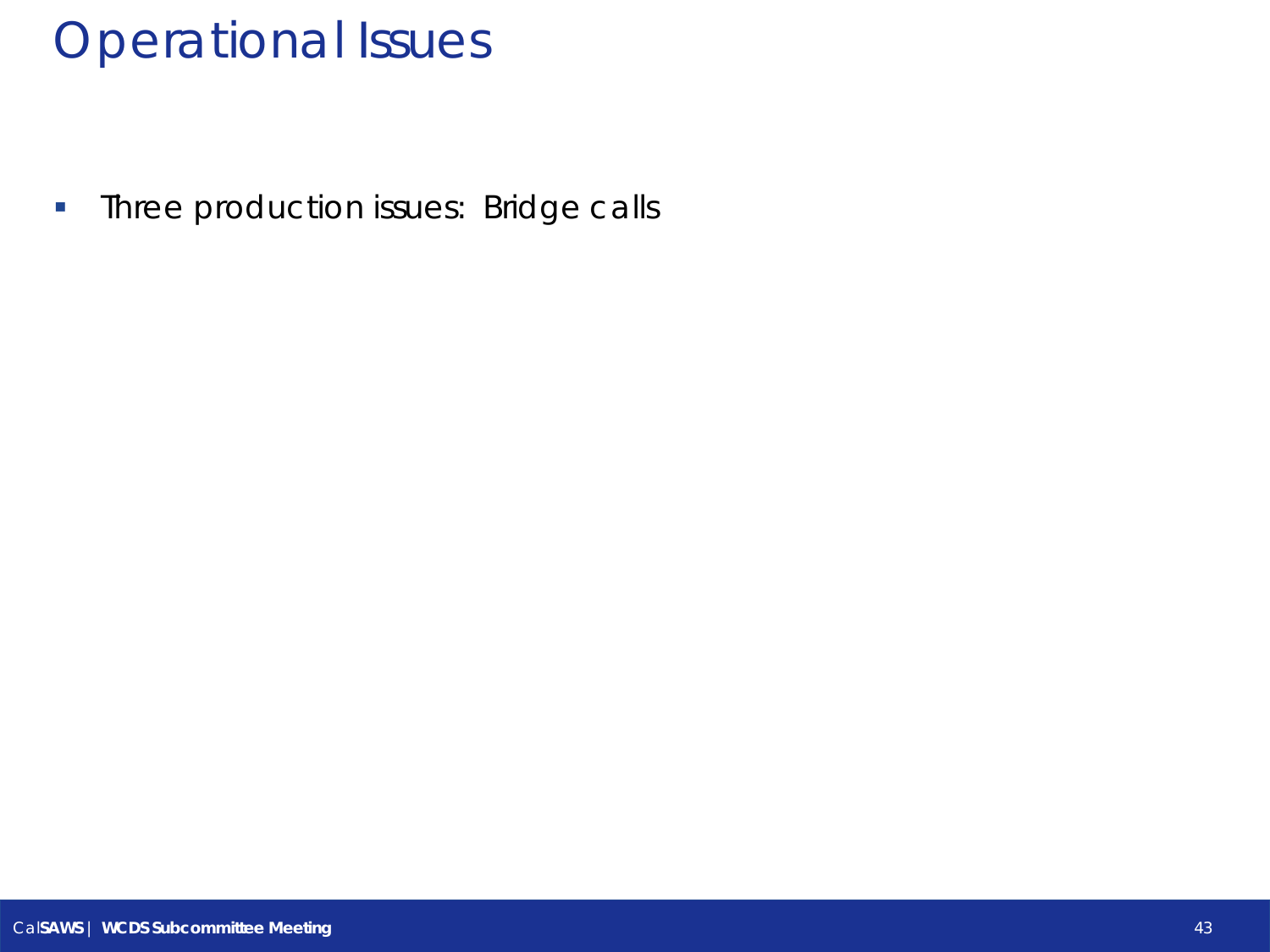### CalWIN Release Schedule

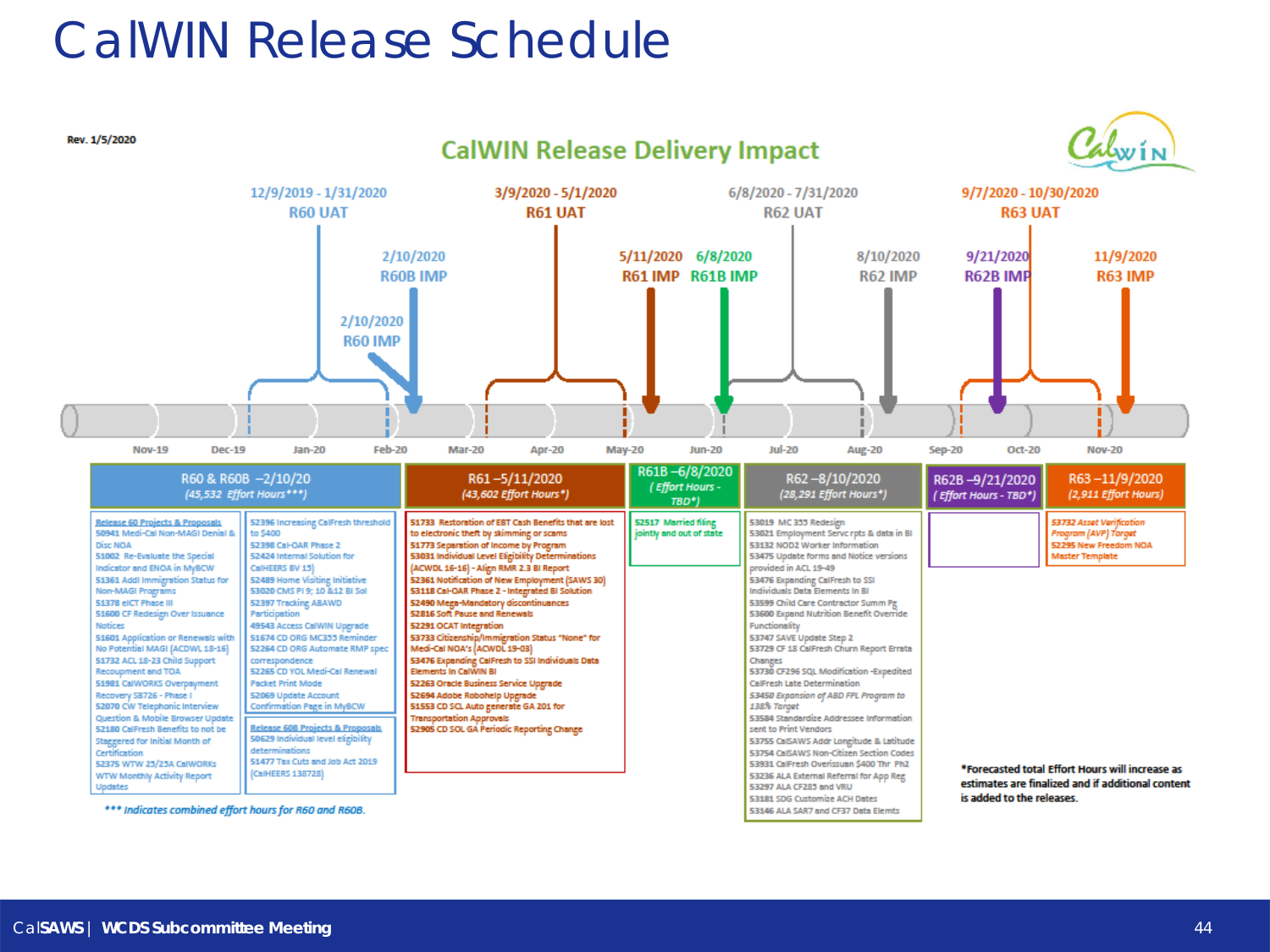### 13. WCDS Subcommittee Future **Meetings**